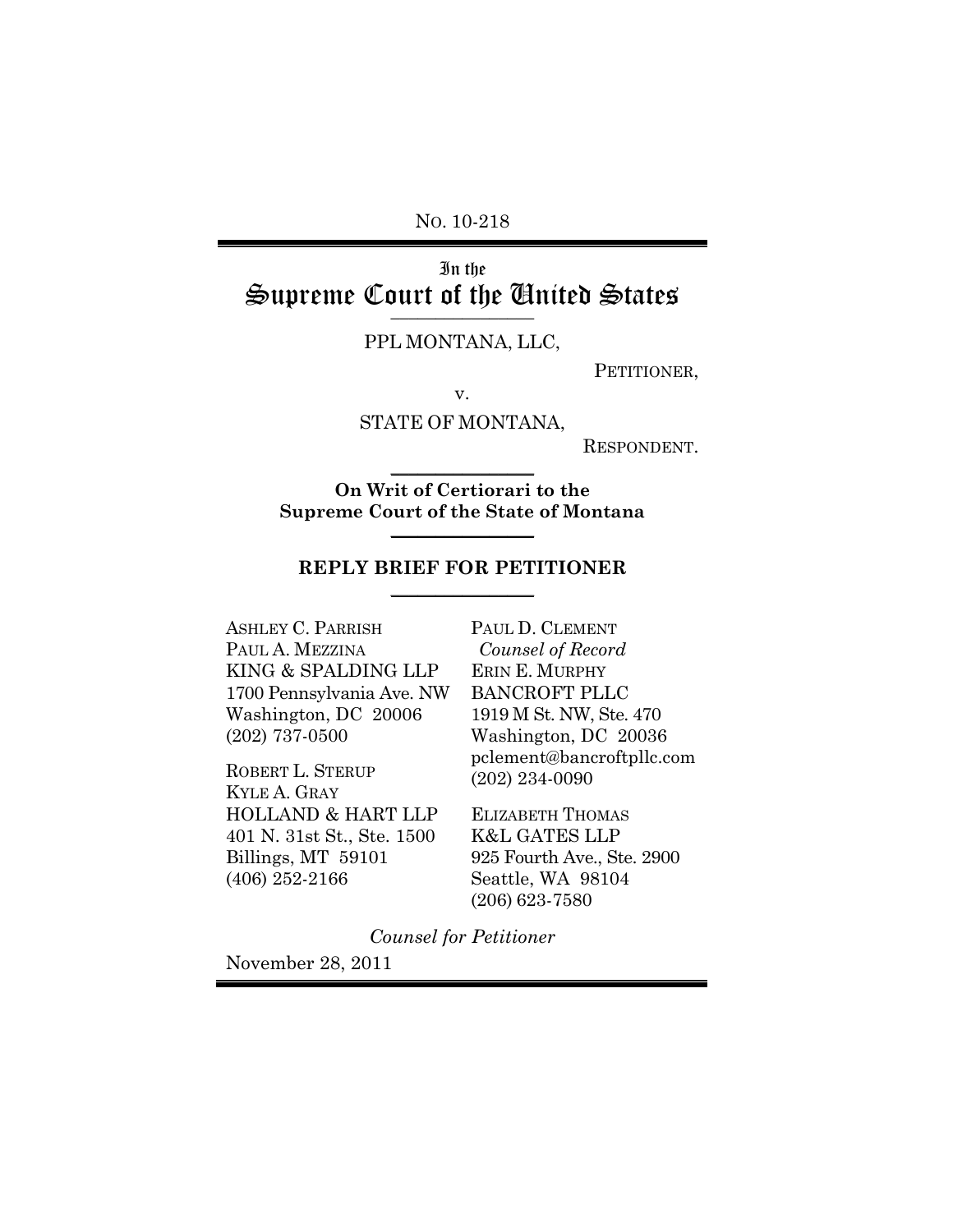## **TABLE OF CONTENTS**

| The Title Navigability Test Demands<br>L.<br>Skepticism Of Belated State Efforts To    |
|----------------------------------------------------------------------------------------|
| Court Should Confirm The<br>H.<br>The<br>Controlling Federal Test For Determining      |
| Title Turns On Whether A Particular<br>$\mathbf{A}$<br>River Segment Can Be Navigated, |
| В.<br>Modern-Day Recreational Use And<br>Isolated Log Floats Do Not Establish          |
| There Is No Presumption In Favor Of<br>C.                                              |
| III. Under A Correct Application Of This<br>Court's Precedents, The Decision Below     |
| There Are No Procedural Hurdles To<br>$\mathbf{A}$                                     |
| Evidence Overwhelmingly<br>B.<br>The                                                   |
|                                                                                        |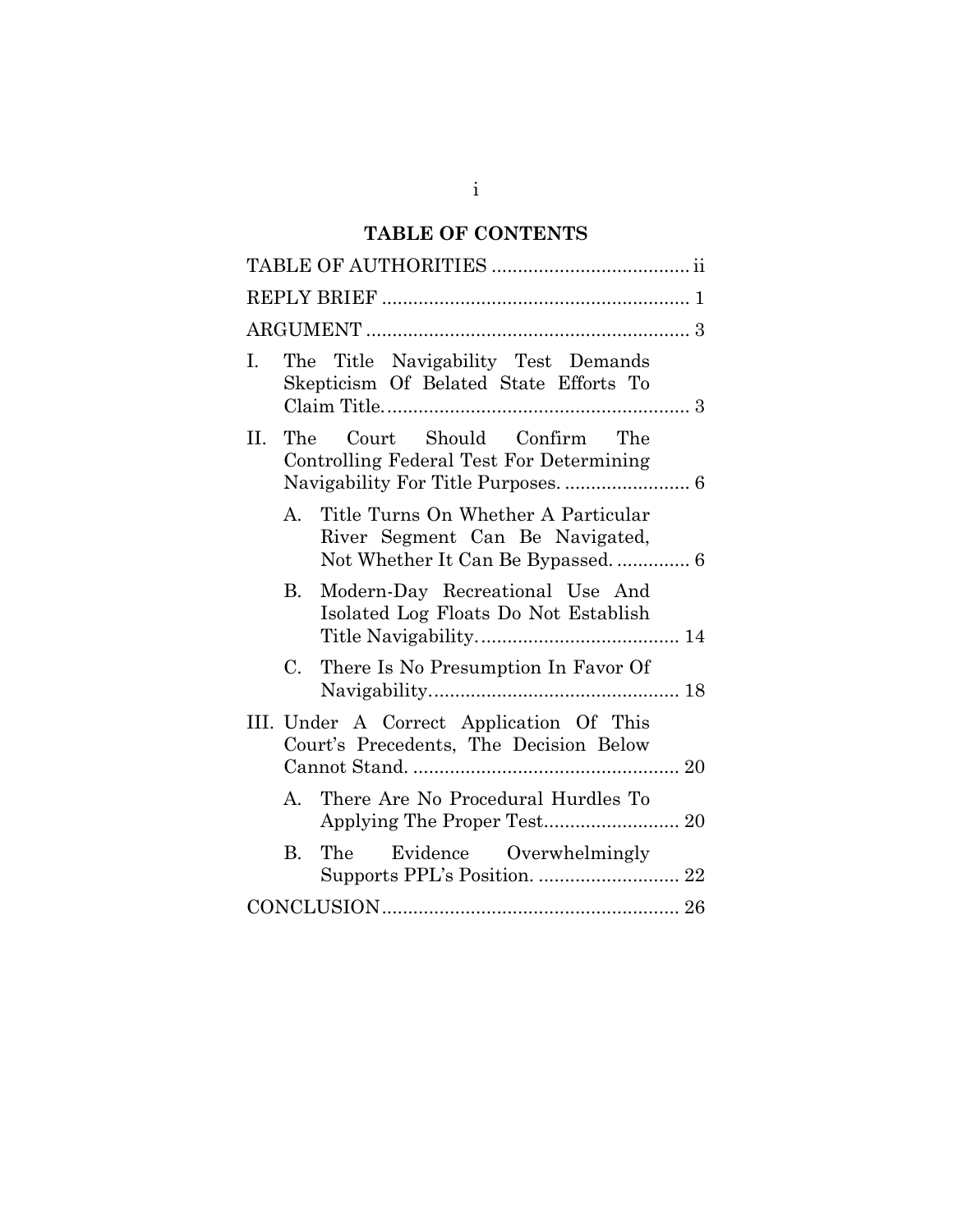## **TABLE OF AUTHORITIES**

## **Cases**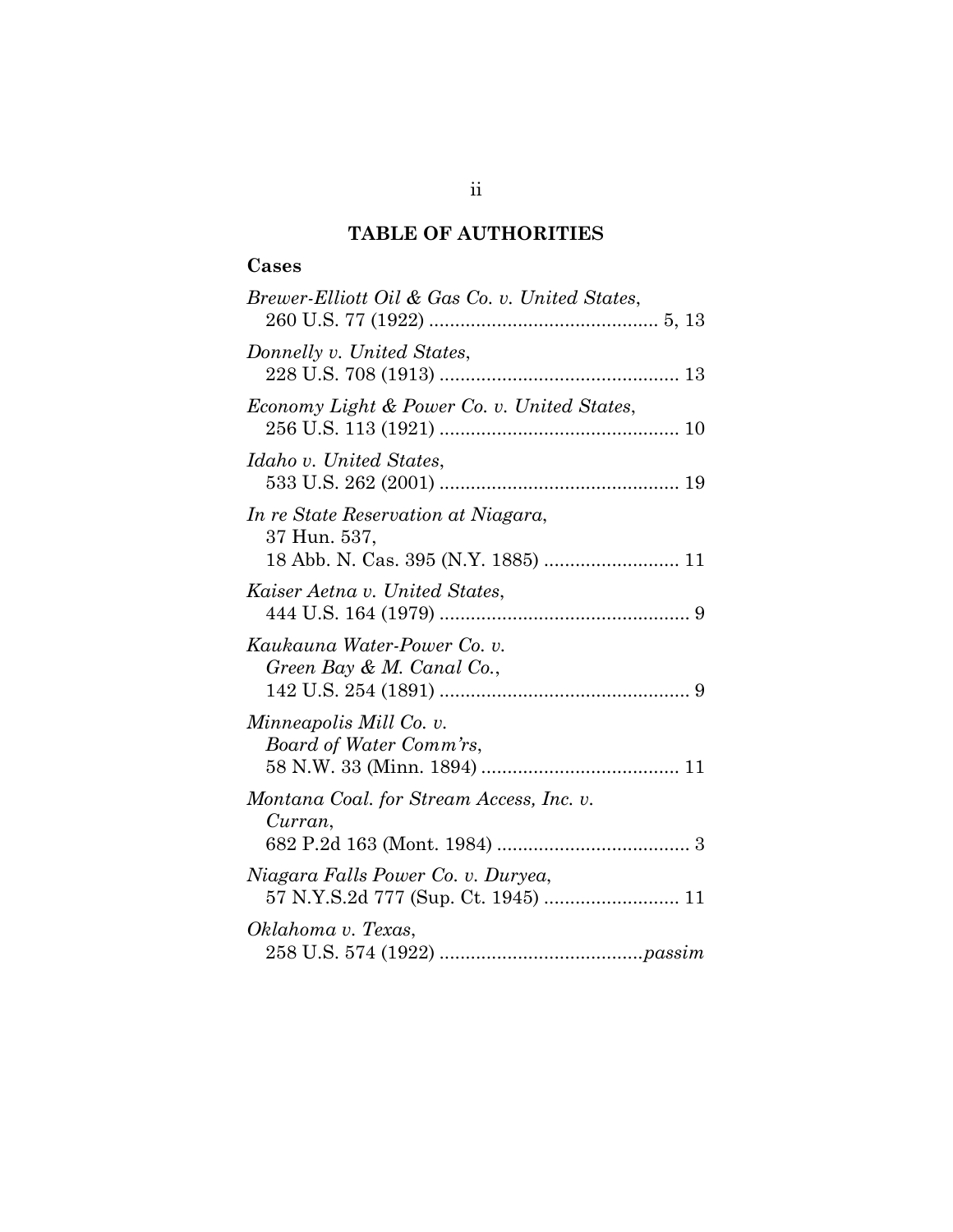| St. Anthony Falls Water-Power Co. v.<br>Board of Water Comm'rs of City of St. Paul, |
|-------------------------------------------------------------------------------------|
| The Daniel Ball,                                                                    |
| The Montello,                                                                       |
| The Propeller Genesee Chief v. Fitzhugh,                                            |
| United States v. Alaska,                                                            |
| United States v.<br>Appalachian Electric Power Co.,                                 |
| United States v.<br>Chandler-Dunbar Water Power Co.,                                |
| United States v. Holt State Bank,                                                   |
| United States v. Oregon,                                                            |
| United States v.<br>Rio Grande Dam & Irrigation Co.,                                |
| United States v. Utah,                                                              |
| Statute                                                                             |
|                                                                                     |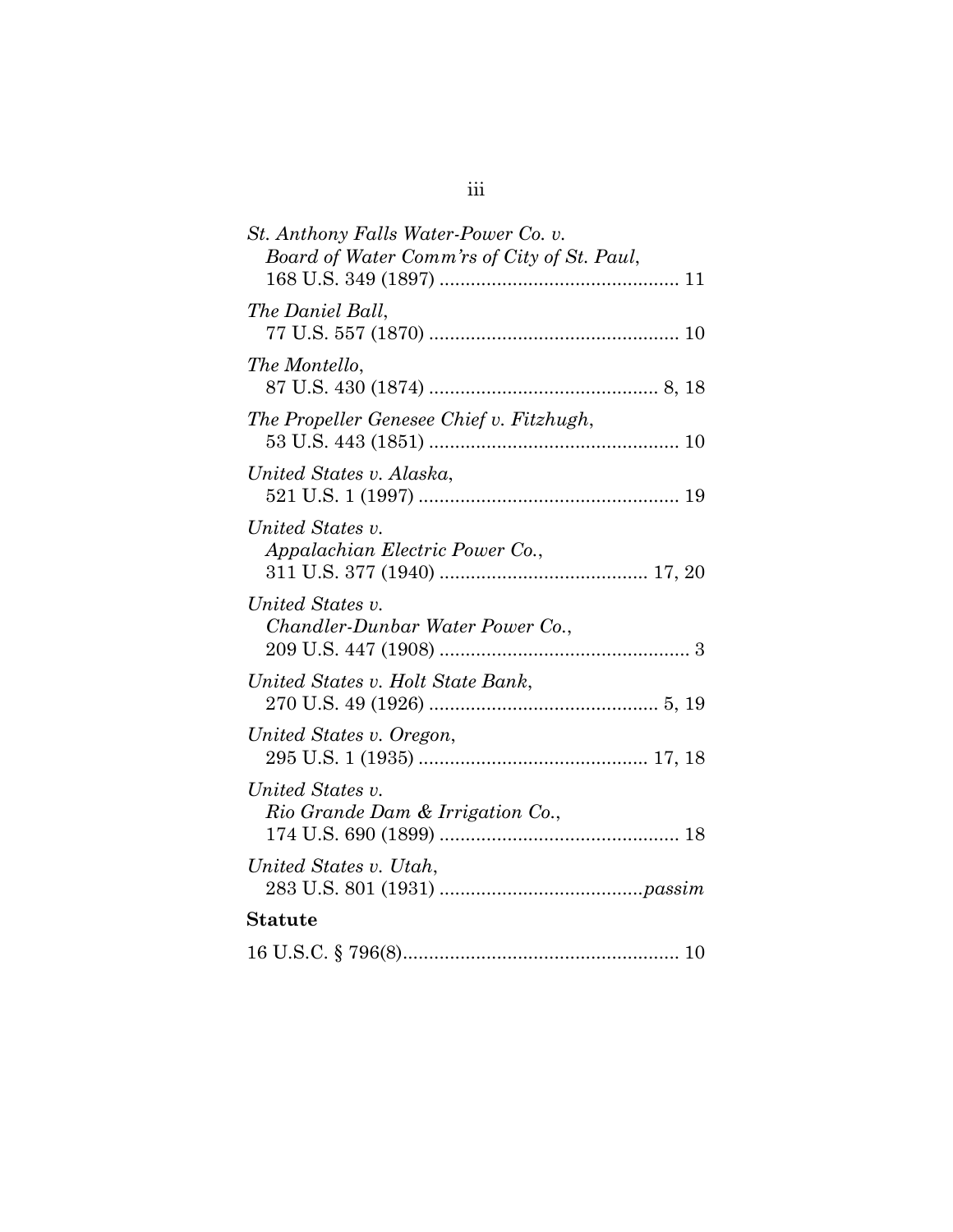## **Other Authorities**

J. Bricker, *Navigability and Public Use*, 38 Willamette L. Rev. 93 (2002) .......................... 18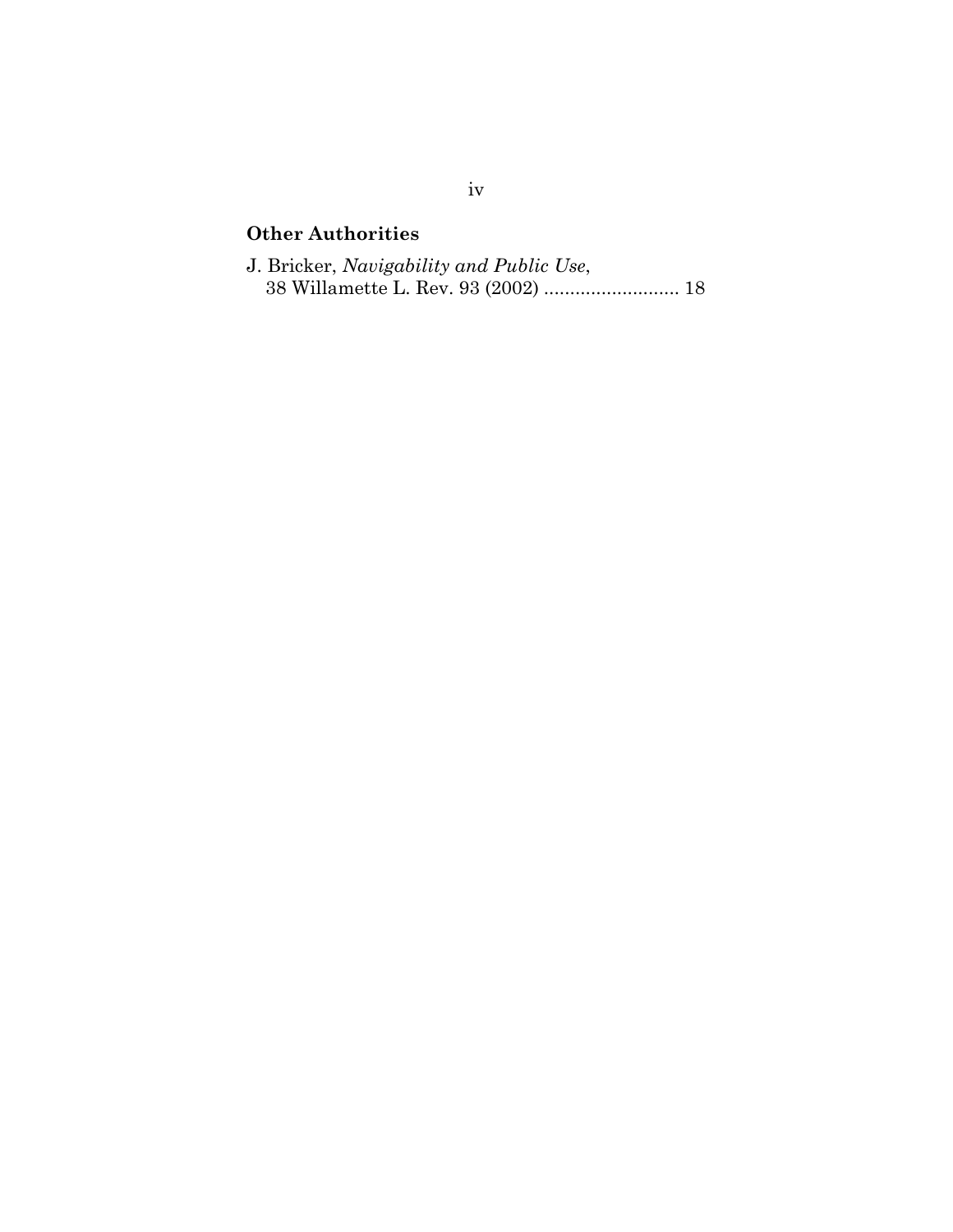#### **REPLY BRIEF**

Montana's brief focuses at length on the view that an impassable stretch of river does not necessarily render portions of the river beyond it non-navigable. But *the dispute here centers on the stretches of rivers that Montana concedes were impassable at statehood*. And Montana never explains why the ability to bypass a significant stretch of river, whether by a standard portage, arduous overland journey, or narrow-gauge railway, renders *the bypassed stretch* navigable for title purposes. Because most of PPL's hydroelectric plants lie on the bypassed stretches of the Missouri and Clark Fork, this omission is more than just curious. It is fatal.

Montana does not seek to defend a "whole river" approach to title navigability. Instead, it stakes its case on the closely related proposition that unless there is a "dead end" that precludes all navigation beyond it, the whole river is navigable. But that is no more compatible with this Court's precedents than the whole-river approach the courts below applied and Montana abandons. And what remains critically missing is any explanation why an impassable 17-mile river stretch should be treated as navigable merely because it could be bypassed. The fact that the disputed stretch *was* bypassed affirmatively supports a finding of non-navigability, and the fact that it *could be* bypassed seems irrelevant to the question whether the bypassed stretch *itself* was navigable. And unless there is some reason why the bypassed stretches themselves should be deemed navigable, this case is over for the Clark Fork and almost all of the Missouri.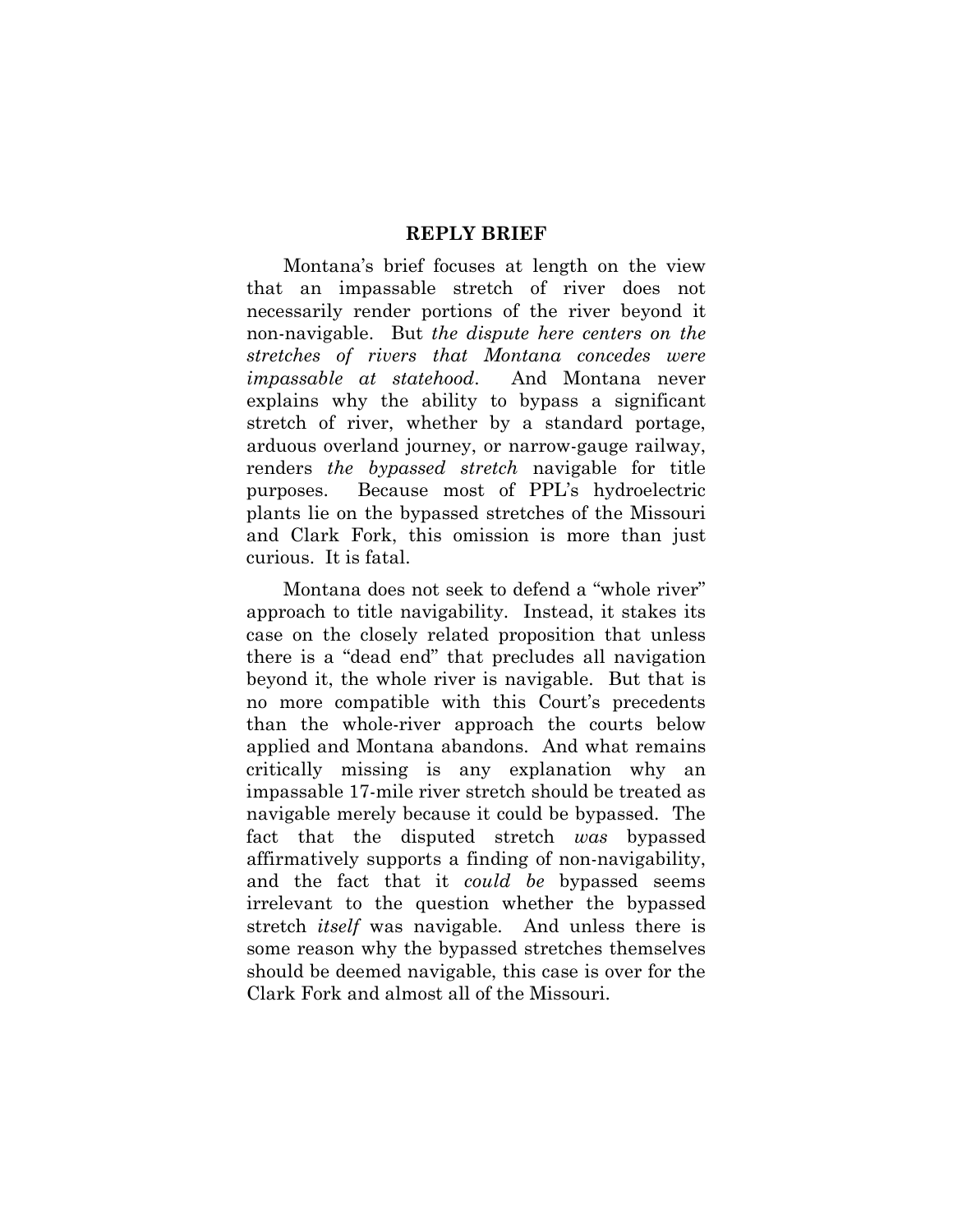The situation is even bleaker for Montana when it comes to the Madison. The grant of summary judgment in Montana's favor depended on a "very liberal" rule of construction favoring navigability, evidence of modern-day recreational use, and a single, unsuccessful log float. The state now walks away from the lower court's rule of construction. And its efforts to defend the lower court's reliance on modern-day recreational evidence and the failed log float cannot be squared with this Court's precedents or any sensible test for title navigability.

The difficulties with Montana's position do not end there. The state conflates concepts of regulatory navigability and title navigability in ways that ignore this Court's admonition to keep the concepts separate. And although Montana and its *amici* raise the specter of unregulated rivers, a state does not need to own a riverbed to regulate a river or its beds.

The real threat that lurks in this case is not to state or federal regulatory authority, but to private property owners along riverbanks throughout the nation. The same private property owners who for decades have been paying property taxes or who long ago negotiated easements now face the prospect of states seeking to reopen long-settled titles armed with new evidence of modern-day recreational use and immunity from doctrines of equitable estoppel and laches. The temptation for a state to engage in traditional takings is tempered by the requirement to pay just compensation. But when the demand for just compensation goes in the opposite direction, and states can obtain not only title but back-rent, then the threat to private property is grave indeed. Fortunately, the tools for limiting abuse are already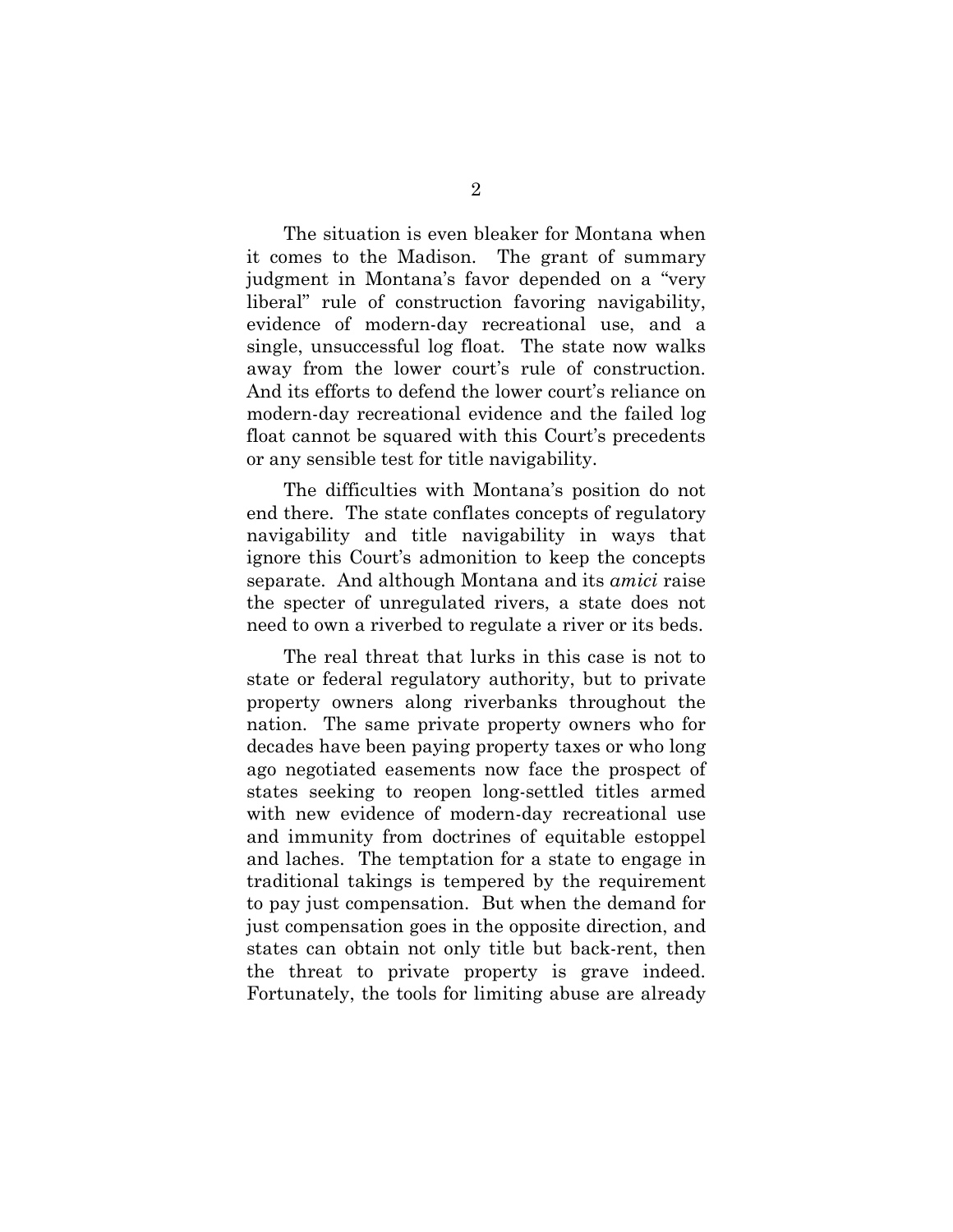present in this Court's navigability precedents. The Court need only decline Montana's invitation to rewrite them and reverse the decision below.

#### **ARGUMENT**

### **I. The Title Navigability Test Demands Skepticism Of Belated State Efforts To Claim Title.**

Montana's invocations of sovereignty, the public trust, and the mystical qualities of Montana and its trout streams do nothing to justify its massive land grab. This case is not about "the paramount right of public use" of rivers. Mont.Br.24 (internal quotation marks omitted). The relevant river segments have long been and will continue to be open for fishing, recreational pursuits, and other beneficial uses. *See Montana Coal. for Stream Access, Inc. v. Curran*, 682 P.2d 163, 171 (Mont. 1984) ("waters that are capable of recreational use may be so used by the public without regard to streambed ownership or navigability"). Nor does this case threaten the public trust. The Court concluded long ago that it "cannot be pretended that private ownership" of riverbeds, "subject to the public rights" of navigation and fishing, "will impair the interest of the public." *United States v. Chandler-Dunbar Water Power Co.*, 209 U.S. 447, 452 (1908).

This case is about rent-seeking and Montana's effort to upset long-settled expectations by manipulating federal navigability doctrines in its state courts. While Montana invokes concerns about its own expectations, the settled expectations all belong to PPL and other private landowners. PPL's predecessors-in-title began building these dams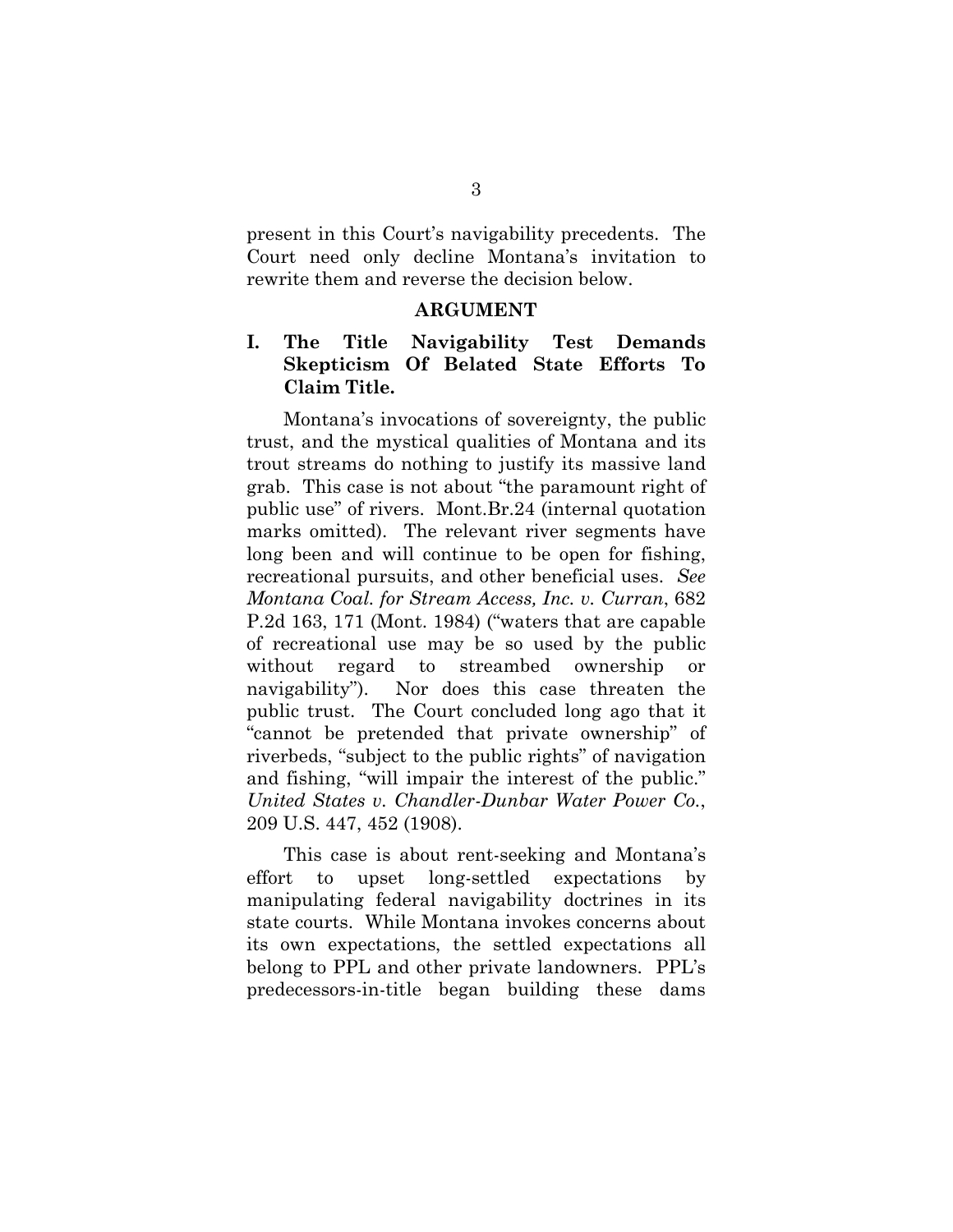within a year of statehood and arranged for the requisite easements from private landowners and the federal government. PPL continues to pay the federal government for the use of federally owned riverbeds, a fact that, contrary to Montana's assertions, Mont.Br.7 n.2, PPL raised long before the certiorari stage. *See* 2006-10-06 Kinnard Aff. ¶ 12 [Dkt.144]; U.S.Br.3 n.3 (PPL pays "a portion of" its federal rent "for riverbed" land). And Montana has been collecting *property taxes* from PPL, its predecessors-in-title, and other riparians for more than a century for the very riverbeds it now claims to own. *See* MWRA.Br.6-9; 2006-10-06 Young Aff. ¶¶ 3-13 [Dkt.145].

Against this overwhelming evidence, Montana's claim to settled expectations relies on its own trust land website developed *after* this litigation and on pre-statehood meander lines on federal surveys. Mont.Br.5-7. But a post-litigation website hardly speaks to settled expectations, and this Court has rejected "meander line[s]" as having "little significance" to questions of title navigability. *Oklahoma v. Texas*, 258 U.S. 574, 585 (1922). Although Montana asserts that before this litigation no one "ever claimed title to the riverbeds … as against the State," Mont.Br.7, the fact that no one claimed title *against* the state simply reflects that no one—including the state itself—ever thought, or acted as if, the riverbeds belonged to Montana.

Montana evokes its sovereignty, but Montana's sovereign status and related doctrines of sovereign immunity are precisely why federal law has an important role to play. If a private party waited decades to assert title or actively participated in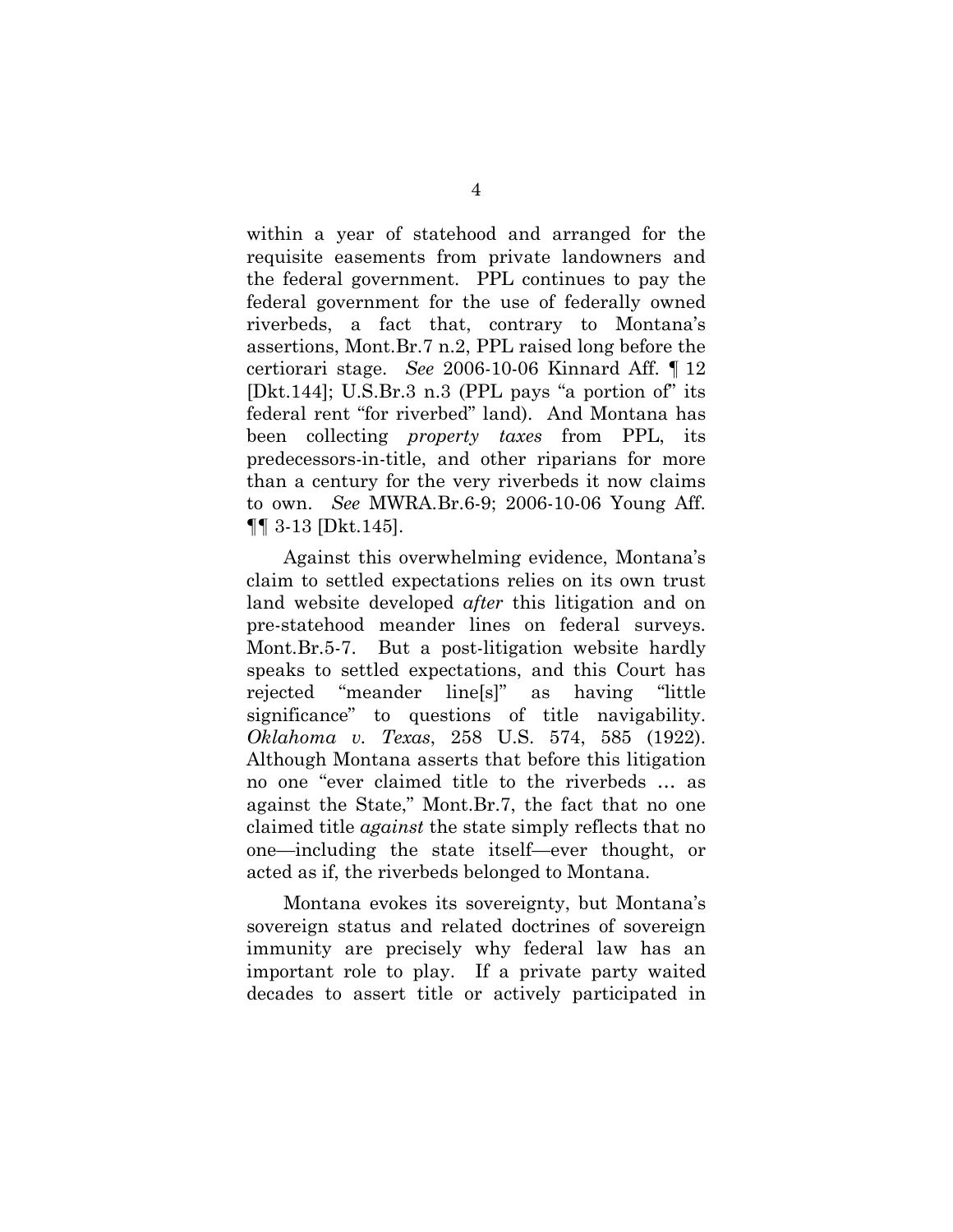regulatory proceedings without so much as mentioning that it had a claim to back-rent, doctrines of laches and equitable estoppel would bar any belated claim to title. Montana's sovereign immunity shielded it from those same doctrines. Tr.591-92. Montana's suggestion that PPL's approach would "require courts to go back and carve up waterways that have long been found navigable," Mont.Br.37, thus gets matters exactly backwards. Equitable doctrines like laches and estoppel are fully applicable against private parties and protect the state's settled expectations. Federal law standards of navigability that put the burden on the party seeking to establish navigability and view modernday evidence with skepticism are necessary to protect private parties and are an appropriate counterweight to the advantages the sovereign enjoys in its own courts.

Contrary to Montana's assertions, the notion that navigability determinations made by a state's own courts should be viewed with healthy skepticism is not PPL's invention. This Court long ago recognized that "[s]ome states have sought to retain title to the beds of streams by recognizing them as navigable when they are not actually so." *Brewer-Elliott Oil & Gas Co. v. United States*, 260 U.S. 77, 89 (1922). And the Court has repeatedly declined to defer to state court determinations that further that impermissible end. *See id.* at 87; *United States v. Holt State Bank*, 270 U.S. 49, 55 (1926); *Oklahoma*, 258 U.S. at 591.

To be sure, "[t]his Court generally presumes the good faith of all government actors." Mont.Br.25. But that is no reason to ignore the powerful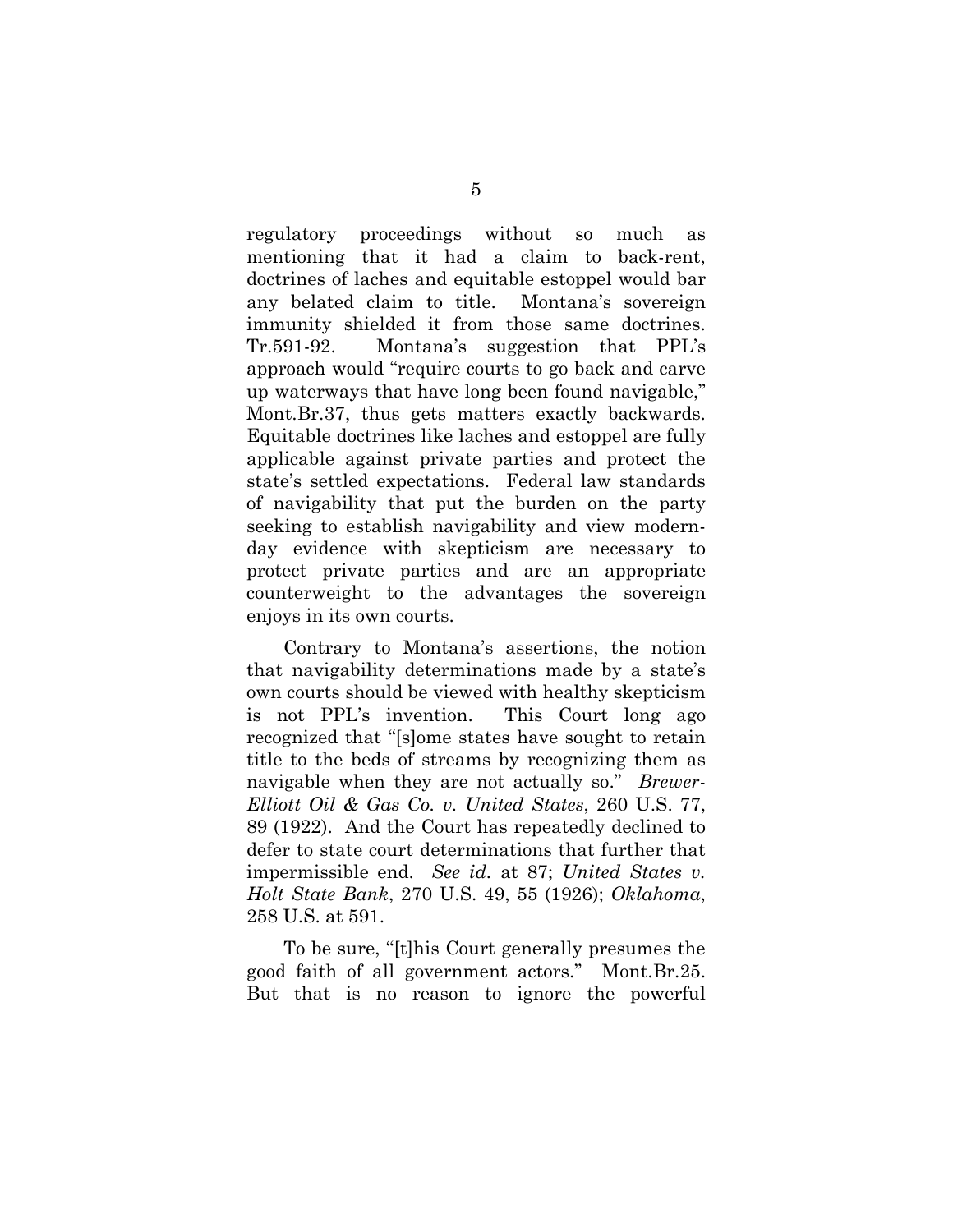structural incentives for self-dealing, as even Montana recognizes on the very next page of its brief when it comes to the *federal* government. Mont.Br.26.

#### **II. The Court Should Confirm The Controlling Federal Test For Determining Navigability For Title Purposes.**

The tools for policing the temptation for states to misuse navigability principles to effect improper takings are already present in this Court's titlenavigability rules. The Court should clearly and expressly reaffirm those rules, including that (1) title navigability should be decided on a segment-bysegment basis; (2) title navigability should be based on reliable historical evidence of actual commercial use at statehood (except in rare circumstances absent here); and (3) the burden of proof rests on the party asserting navigability. Montana has no convincing responses to these key points.

### **A. Title Turns On Whether A Particular River Segment Can Be Navigated, Not Whether It Can Be Bypassed.**

Montana concedes that this Court's precedent forecloses a whole-river approach and that "interruptions" along a river "can—and do" defeat navigability of the stretches in which they appear. Mont.Br.37. Although Montana denies that the lower courts applied a whole-river approach, that is belied by the record: The trial court rejected PPL's argument "that the appropriate analysis" requires "look[ing] at the relevant reaches of the river," Pet.App.138, and the Montana Supreme Court declared the river-as-a-whole conception of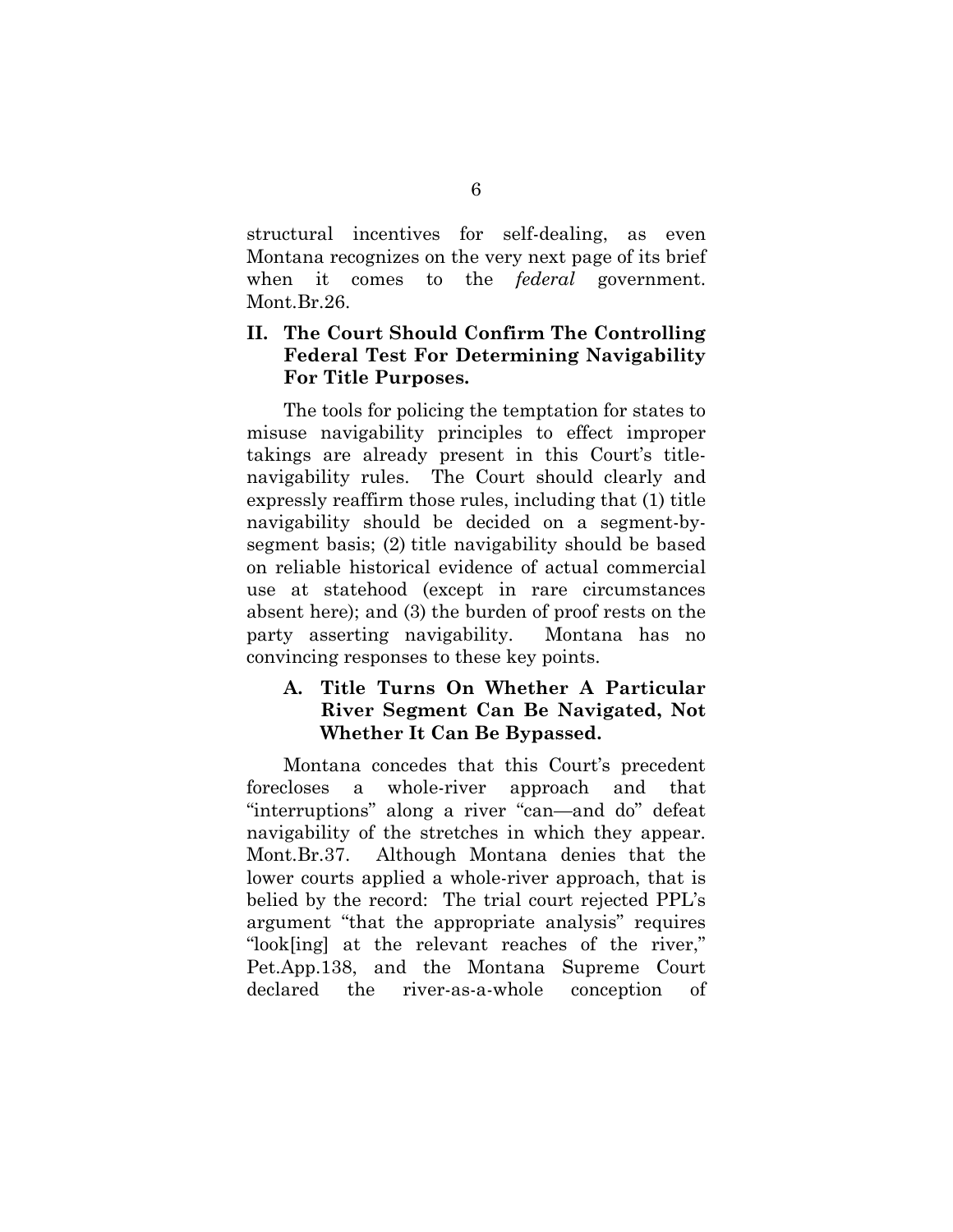navigability both "unequivocally … correct" and a "crucial[] aspect of the District Court's" decision. Pet.App.53-54; *see also* U.S.Br.5, 19-23.

Ultimately, Montana's rejection of the lower courts' approach is more about semantics than substance, because it relies on an only slightly modified river-as-a-whole test. According to Montana, a state holds title to an entire river, including its concededly non-navigable segments, no matter how long or impassable, as long as a nonnavigable stretch could be "portaged," such that the river *surrounding* it formed a "continuous highway of commerce." Mont.Br.22. In other words, every non-navigable stretch is state-owned unless it creates "a dead end." *Id.*

Montana's theory suffers from serious practical and analytical flaws. As a practical matter, there is the insurmountable problem that the Missouri and Clark Fork rivers were *not* continuous highways of commerce, because the Great Falls and Thompson Falls created precisely the dead ends even Montana concedes are dispositive. *See infra*, pp. 14, 22-23; Professors.Br.25, 28-29. Moreover, the practical problems with the whole-river approach, including the anomaly of having the rights of riparian property owners turn on the navigability of *different and distant* stretches of the river, *see* PPL.Br.35-36; U.S.Br.18, apply equally to Montana's modifiedwhole-river-unless-dead-end approach. But the fatal analytical flaw is that Montana never explains why the concededly non-navigable stretch *itself*, as opposed to the purportedly navigable stretches on either side, should be treated as navigable. And in a case about hydroelectric facilities predominantly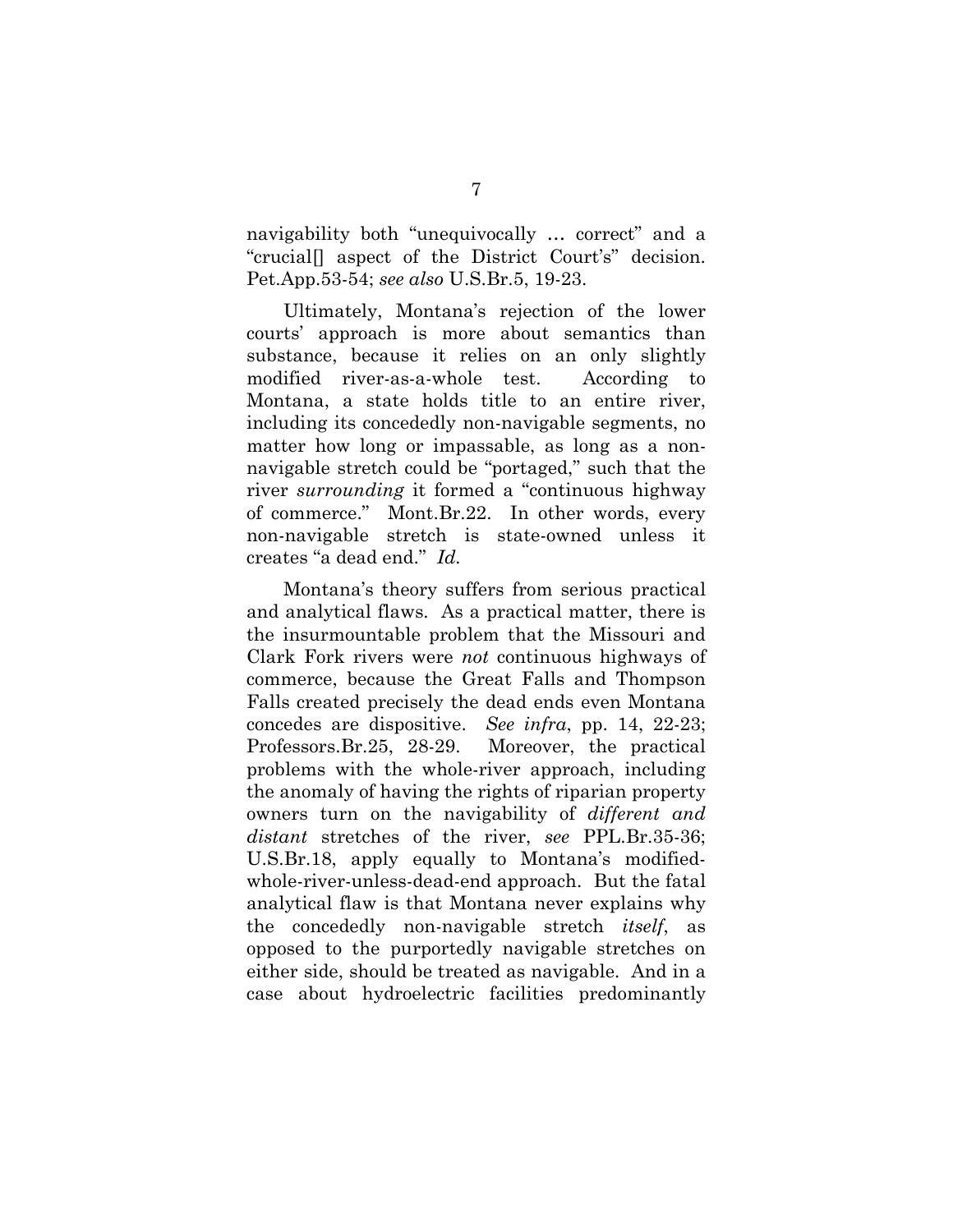situated on segments the state concedes were (and are) impassable, that is no small omission.

Montana complains about the imprecision concerning what makes an interruption *de minimis*, but it never explains what constitutes a "portage," even though its entire theory rests on whether a river is "portageable." It appears to embrace the position that *anything* that allows an impassable stretch to be bypassed to produce a "continuous highway" is sufficient, no matter whether that means carrying a boat a few yards alongside the river's edge, trekking several miles off-bank to undertake an arduous 17-mile overland journey, or riding "a narrow gauge railroad" to bypass 50 miles of non-navigable river. JA319. It is not clear how Montana's approach would *ever* render a river segment so impervious to bypass that the river as a whole would not be at least "susceptible" for use as a highway of commerce. *See* U.S.Br.24 ("*any* river segment that this Court has held non-navigable for title could be portaged in theory"). Nor does Montana ever explain *why* the bypassed stretch should be treated as *navigable* or why any of this would be a sensible rule for ascertaining title navigability. Montana instead insists that *The Montello*, 87 U.S. 430 (1874), compels that bizarre result.

*The Montello* does no such thing. It is not a case about title to riverbeds, or about whether bypassed river segments are nonetheless navigable. It is a case about whether *an entire river,* including navigable stretches, falls outside the scope of Congress's *regulatory* authority because navigation was "difficult" on some stretches. *Id.* at 442. Faced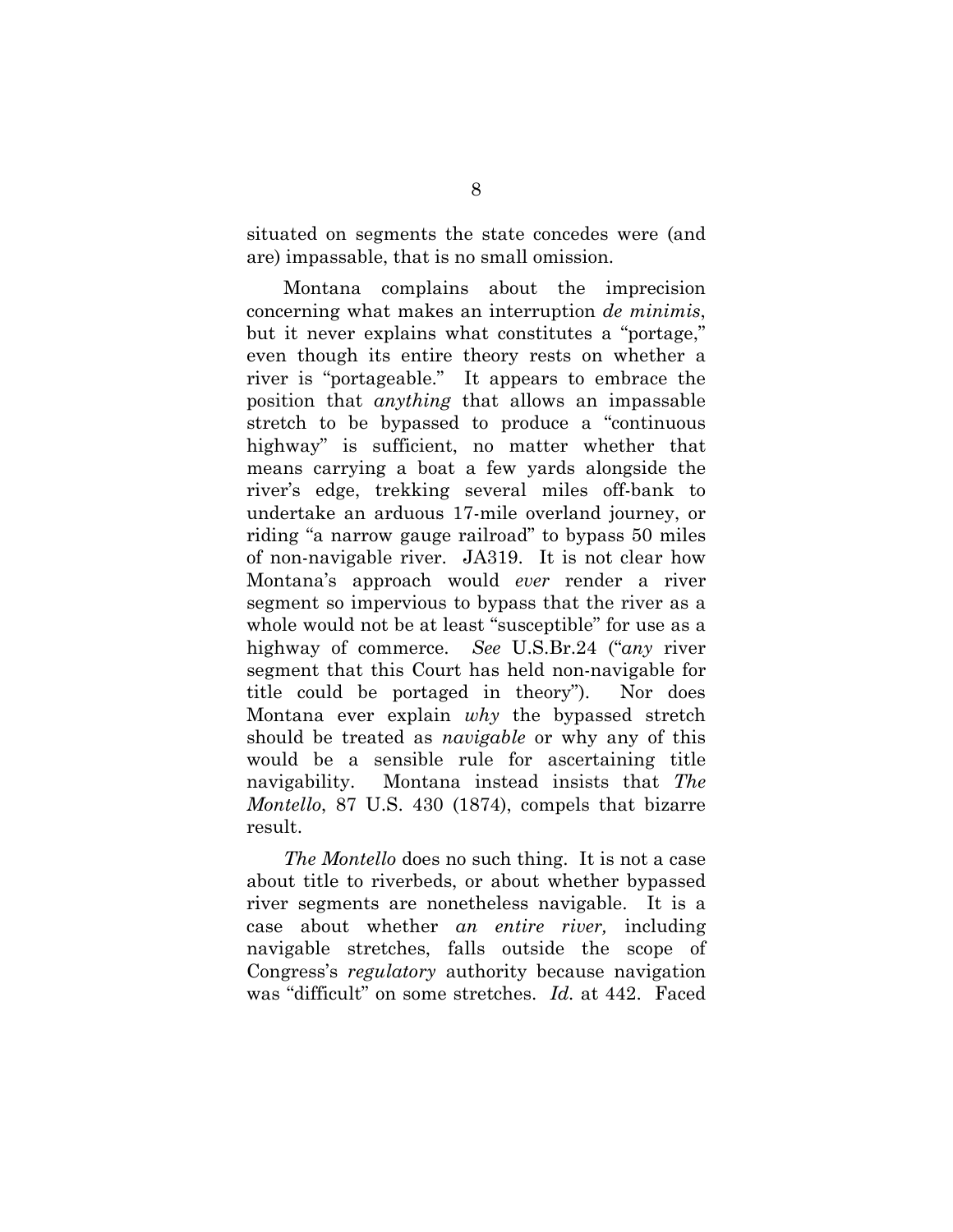with this version of the whole-river approach, the Court rejected it. But in rejecting one variant of the whole-river approach for regulatory purposes, it did not endorse, let alone adopt, the converse rule that the existence of navigable stretches renders the entire river, including bypassed, *impassable* sections, *navigable*.

Nor did *The Montello* say anything about title navigability. Title was never an issue because, under relevant state law, all riverbeds were owned by the riparians, not the state. *See Kaukauna Water-Power Co. v. Green Bay & M. Canal Co.*, 142 U.S. 254, 271 (1891). Although Montana (like the courts below) dismisses the critical distinction between regulatory and title cases, this Court has emphasized the need to focus on the discrete "*purpose* for which the concept of 'navigability' was invoked." *Kaiser Aetna v. United States*, 444 U.S. 164, 171 (1979) (internal quotation marks omitted).

Such a focus makes clear that Montana's extensive reliance on *The Montello* is misplaced. When the question is federal regulatory jurisdiction, a focus on whether a river forms part of a *continuous*  highway of *interstate* commerce makes sense. That factor is less relevant for title purposes, as even Montana recognizes. Mont.Br.31. Even more important, what is relevant for federal regulatory jurisdiction does not carry any necessary implication for title. After all, the provision at issue in *The Montello* extended federal jurisdiction to overland "carrying places," but no one would suggest that it divested title to such lands. And the Federal Power Act reaches not only navigable waters, but "falls, shallows, or rapids compelling land carriage." 16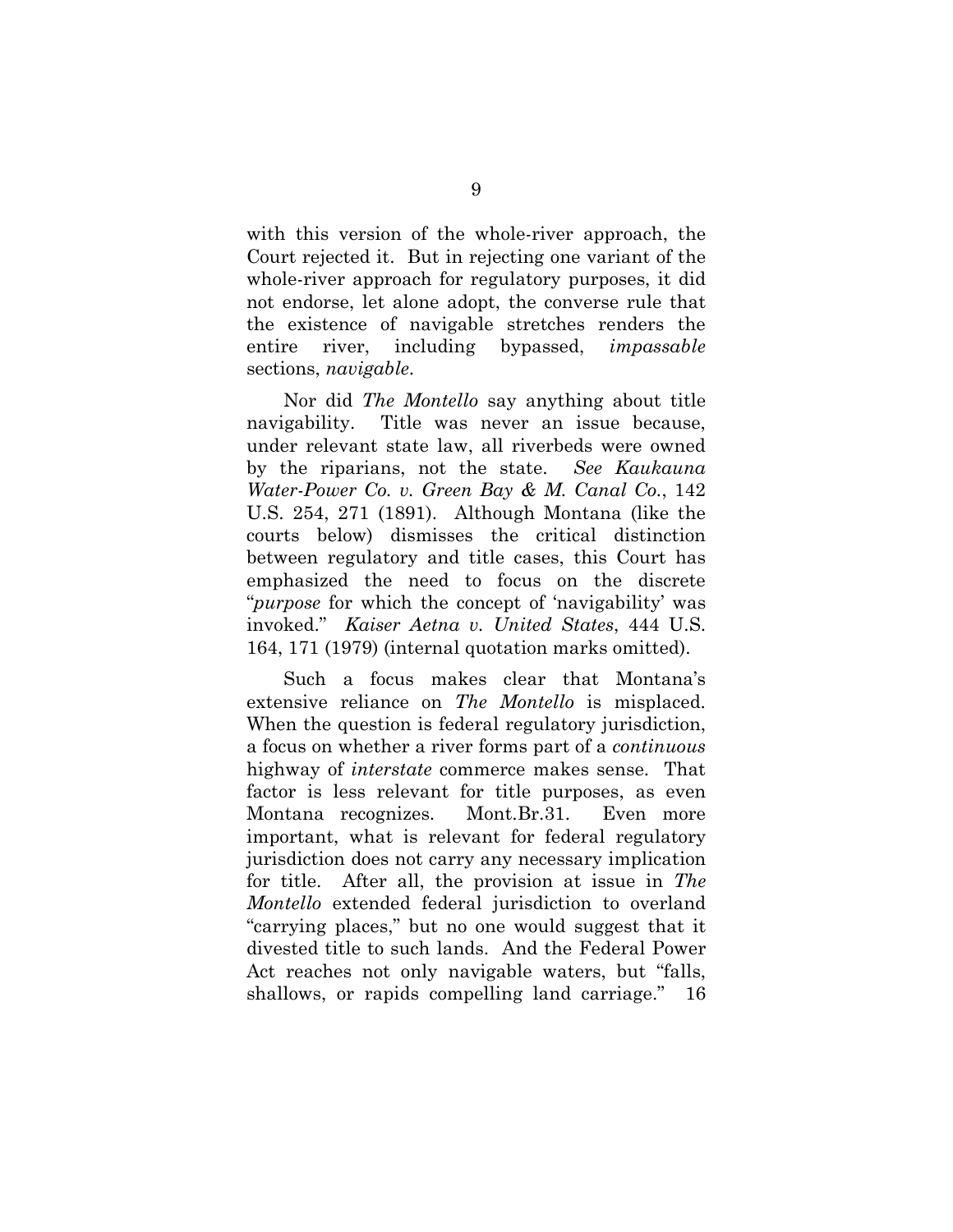U.S.C. § 796(8). It is hard to understand why the latter language is necessary if Montana is correct and bypassed stretches "compelling land carriage" are actually navigable for all purposes, including title. More broadly, Montana's effort to conflate regulatory navigability and title navigability ignores the unique impact of title navigability on property rights. Indeed, the seminal case, on which *The Montello* and *The Daniel Ball*, 77 U.S. 557 (1870), both rest, explained that judicial doctrines of navigability-based admiralty and regulatory jurisdiction can be changed precisely because they do *not* interfere with private property rights. *See The Propeller Genesee Chief v. Fitzhugh*, 53 U.S. 443, 458 (1851).

Nor does Montana cite a single case—in either the title *or* regulatory context—in which this Court applied a "portageability" rule. Montana states that *Economy Light & Power Co. v. United States*, 256 U.S. 113 (1921), "confirmed the navigability of a river stretch that included … a 7-mile portage, and a land transfer of over 11 miles." Mont.Br.38 (internal quotation marks omitted). But that case has nothing to do with portageability. Moreover, the portages and land transfers were descriptions of the modern state of the river. And the premise of *Economy Light* was that *artificial* obstructions rendered the river "incapable" of supporting navigation in its thenpresent state. 256 U.S. at 123. The Court nonetheless upheld regulatory jurisdiction because the river originally "ha[d] actual navigable capacity in its natural state." *Id. Economy Light* thus supports the commonsense notion that long portages and land transfers cut *against* navigability.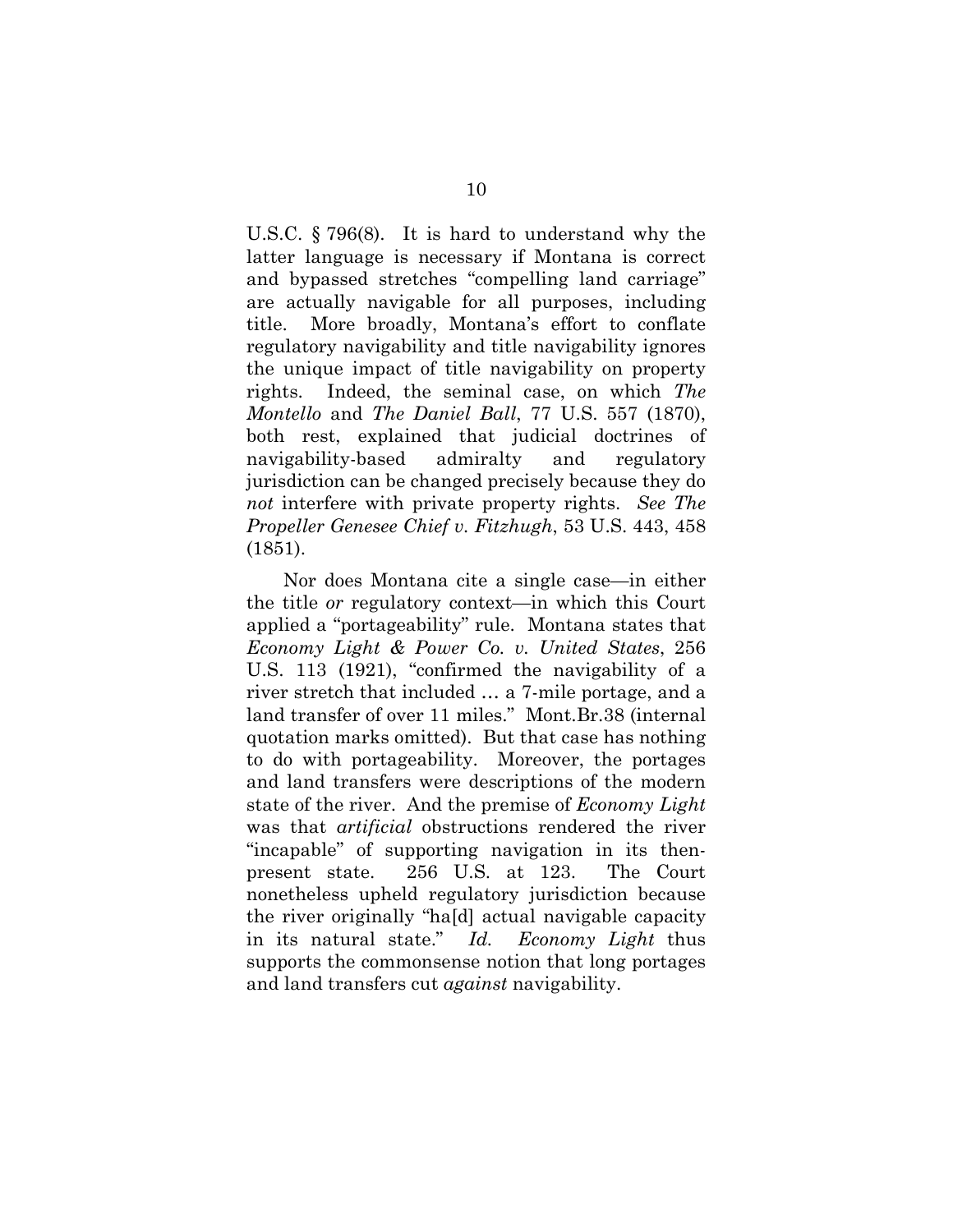Montana also offers *St. Anthony Falls Water-Power Co. v. Board of Water Commissioners of City of St. Paul*, 168 U.S. 349, 359 (1897), as an example of the Court holding a "river stretch navigable 'at all points' including [a] waterfall and surrounding rapids." Mont.Br.39. But that was a case about water use rights, not about riverbed ownership, and the Court did not even mention portaging. 168 U.S. at 359; *see also Minneapolis Mill Co. v. Board of Water Comm'rs*, 58 N.W. 33 (Minn. 1894). Nor did New York's courts apply Montana's approach when concluding that the riverbeds underlying Niagara Falls are state property. Those decisions were rooted "neither in the common or civil law" of navigability but in a different rule for rivers, like the Niagara River, that "constitute[] the natural boundary between this and another country." *In re State Reservation at Niagara*, 37 Hun. 537, 18 Abb. N. Cas. 395, 407 (N.Y. 1885). Under New York law, because most riverbeds are owned by the riparians, not the state, New York's title claim was based not on title navigability but on the river's status as a "public *and international boundary* stream." *Niagara Falls Power Co. v. Duryea*, 57 N.Y.S.2d 777, 784 (Sup. Ct. 1945) (emphasis added).

Besides failing to identify any cases that apply its novel approach, Montana also fails to distinguish the case that squarely rejects it. In *Utah*, the Court held that a 36-mile stretch of the Colorado River was non-navigable, despite finding the same river navigable above *and* below that stretch. *United States v. Utah*, 283 U.S. 801 (1931) (decree). Moreover, the special master made that finding, and the Court affirmed it, notwithstanding Utah's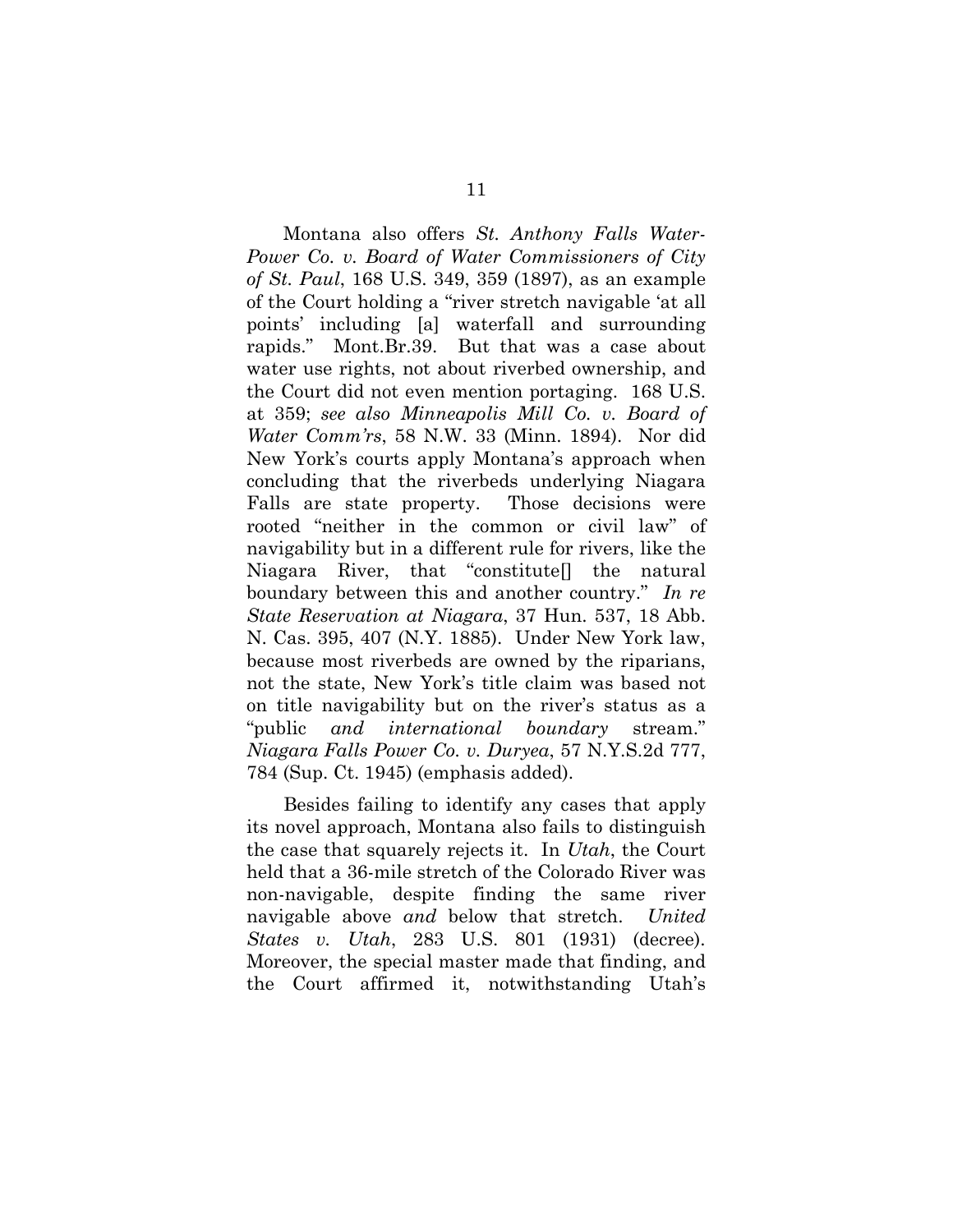contention that "if the Master shall find that the remainder of the River was navigable, he should also find that the River was as a whole (including this section) navigable." 2d.Supp.Pet.App.13.

Montana attempts to minimize *Utah* as a narrow exception for river stretches that cannot be "portaged" and therefore "create[] a dead end" to navigation. Mont.Br.34. It fashions that exception out of a single line in the master's report where, after finding "portaging" along the river's banks "possible at most places," the master noted one short place where it was not. 2d.Supp.Pet.App.12. That says nothing about whether the Cataract Canyon stretch as a whole could be bypassed or portaged. In fact, it could be: At statehood, there were rough trails along the canyon rim and one person who crashed his boat walked out of the canyon "on a sheep grazer's trail." Master's Report (No. 14 Original) 81. In all events, the relevant portion of the master's report focuses not on whether the river above and below Cataract Canyon could be connected, but on whether the river within the canyon could be safely navigated for commerce. Tellingly, when this Court explained the evidence supporting the finding that the whole stretch (not just the non-portageable part) was non-navigable, it highlighted the master's findings as to the commercial navigability, not portageability, of the stretch. *Utah*, 283 U.S. at 80 (stretch "has a rapid descent or slope of about 399 feet, a drop of 11 feet per mile, with a long series of high and dangerous rapids").

Montana also fails to reconcile its portageability theory with other aspects of *Utah*. For example, the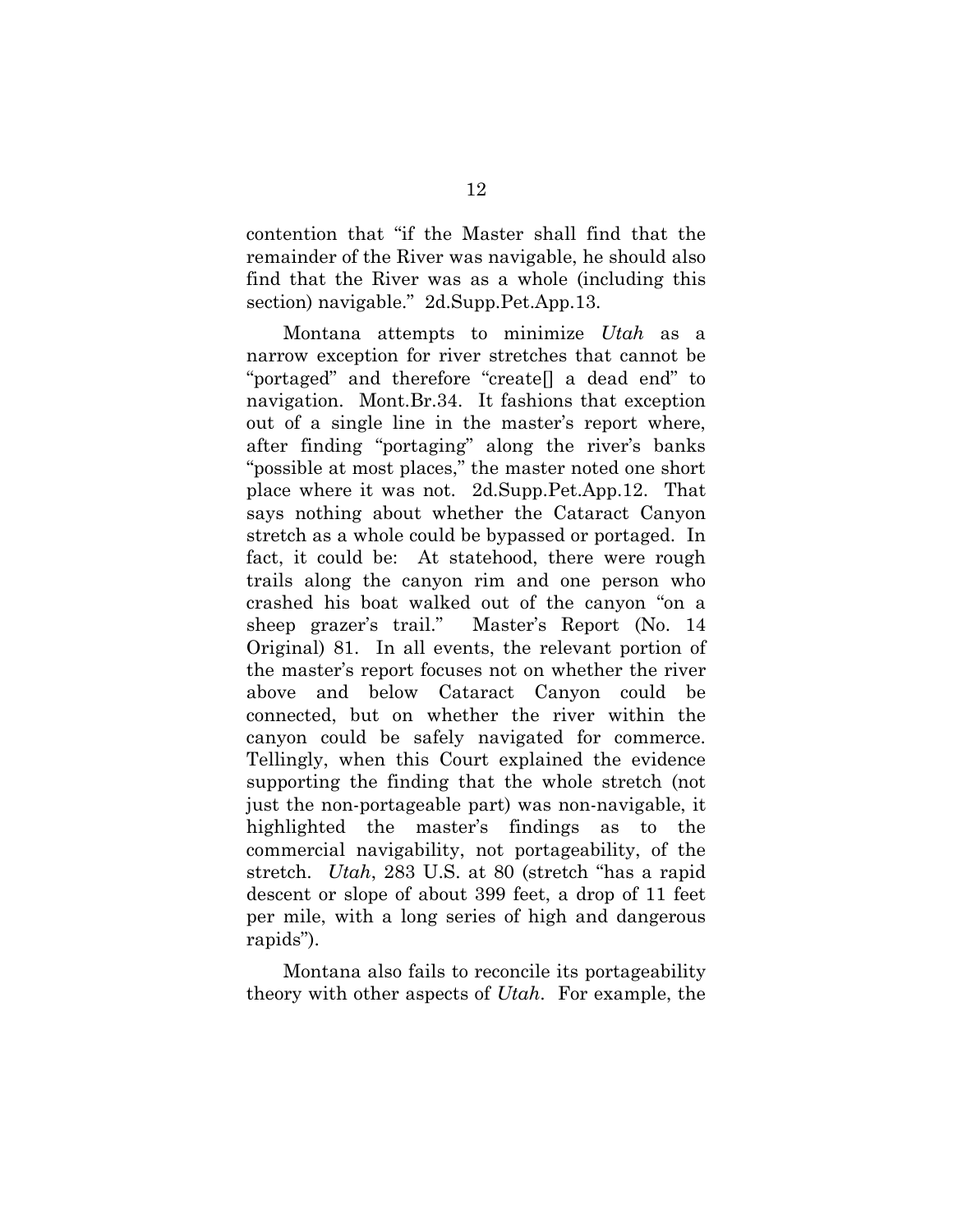Court noted that four "small rapids" elsewhere on the Colorado did not impede navigation because they "d[id] not ordinarily make necessary any portage of boat or cargo," an odd observation if portaging renders the segments navigable, but a perfectly sensible one if the *need to portage supports* a finding of *non-navigability*. *Id.* at 85. And although Montana makes much of the fact that the Cataract Canyon stretch is longer than the Great Falls Reach, Montana elsewhere declares that distinction irrelevant, as it insists that "any interruption that was in fact portaged to allow the river to continue to serve as a highway of commerce is 'short' enough for any constitutionally relevant navigability purpose." Mont.Br.42.

In the end, Montana's focus on "portageability" is inconsistent with far more than just *Utah*. Montana's test would focus on the river-as-a-whole and allow almost any non-navigable stretch to be ignored. That approach is flatly inconsistent with this Court's repeated focus in its title-navigability cases on river segments. *See Brewer-Elliott*, 260 U.S. at 85 (examining whether Arkansas River was "navigable in fact at the locus in quo"); *Donnelly v. United States*, 228 U.S. 708, 709 (1913) (same for Klamath River); *Oklahoma*, 258 U.S. at 589 (addressing navigability of three different segments of Red River); *Utah*, 283 U.S. at 71, 77-78 (examining six river segments and leaving others for future adjudication). Focusing on segments does not require, as Montana suggests, "carving up" the rivers; it merely requires application of the bedrock principle that navigability in law depends on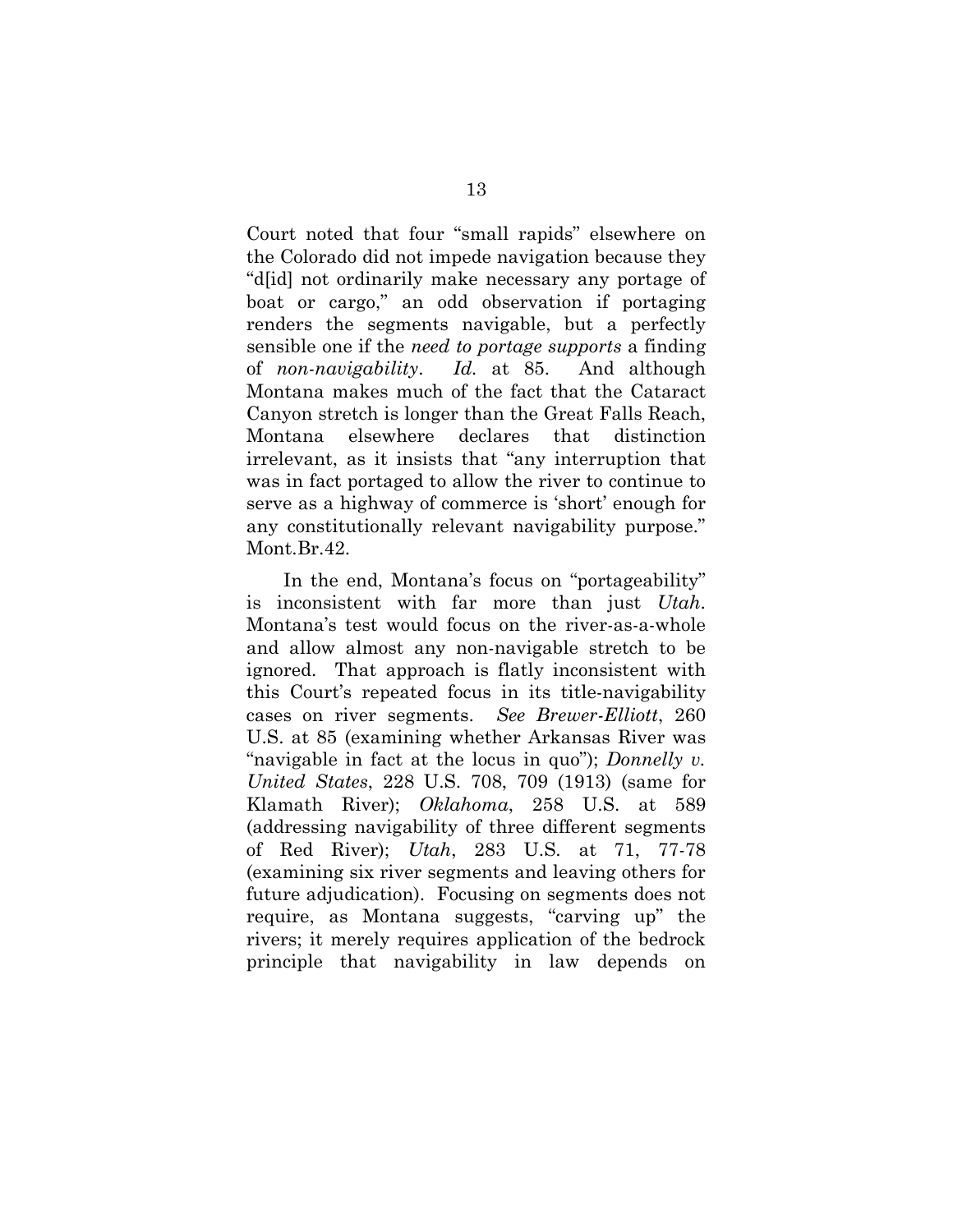navigability in fact, and the relevant facts vary along a river's course.

In all events, Montana's modified river-as-awhole approach cannot rescue the decision below. PPL provided compelling evidence that commercial navigation above the Great Falls and Thompson Falls was not possible *at all*, let alone connectable to navigation below. PPL.Br.15-17, 19-20; Professors. Br.5-32. For example, PPL relied on a 1915 Army Corps report concluding that "[a]s far as navigation is concerned the headwaters of the Missouri are completely and permanently separated from the river below." JA919. To the extent Montana attempted to prove otherwise, its limited evidence of navigability largely ended *at the falls*. *See* JA315-25 (recounting unsuccessful travails of two steamboats above Great Falls); JA236-37 (recounting short-lived line of tag-teaming steamboats with multiple portages below Thompson Falls). Even Montana's flawed navigability reports acknowledged that "Fort Benton was the practical head of navigation" on the Missouri, JA317, and that a federal court in 1910 had decreed the Clark Fork non-navigable above *and*  below Thompson Falls, JA217. Accordingly, in addition to its far more serious—indeed, fatal—legal flaws, Montana's test fails to justify the decision below.

### **B. Modern-Day Recreational Use And Isolated Log Floats Do Not Establish Title Navigability.**

The Montana courts deemed the Madison River navigable, despite "admittedly 'sparse'" evidence of navigation near the time of statehood, based on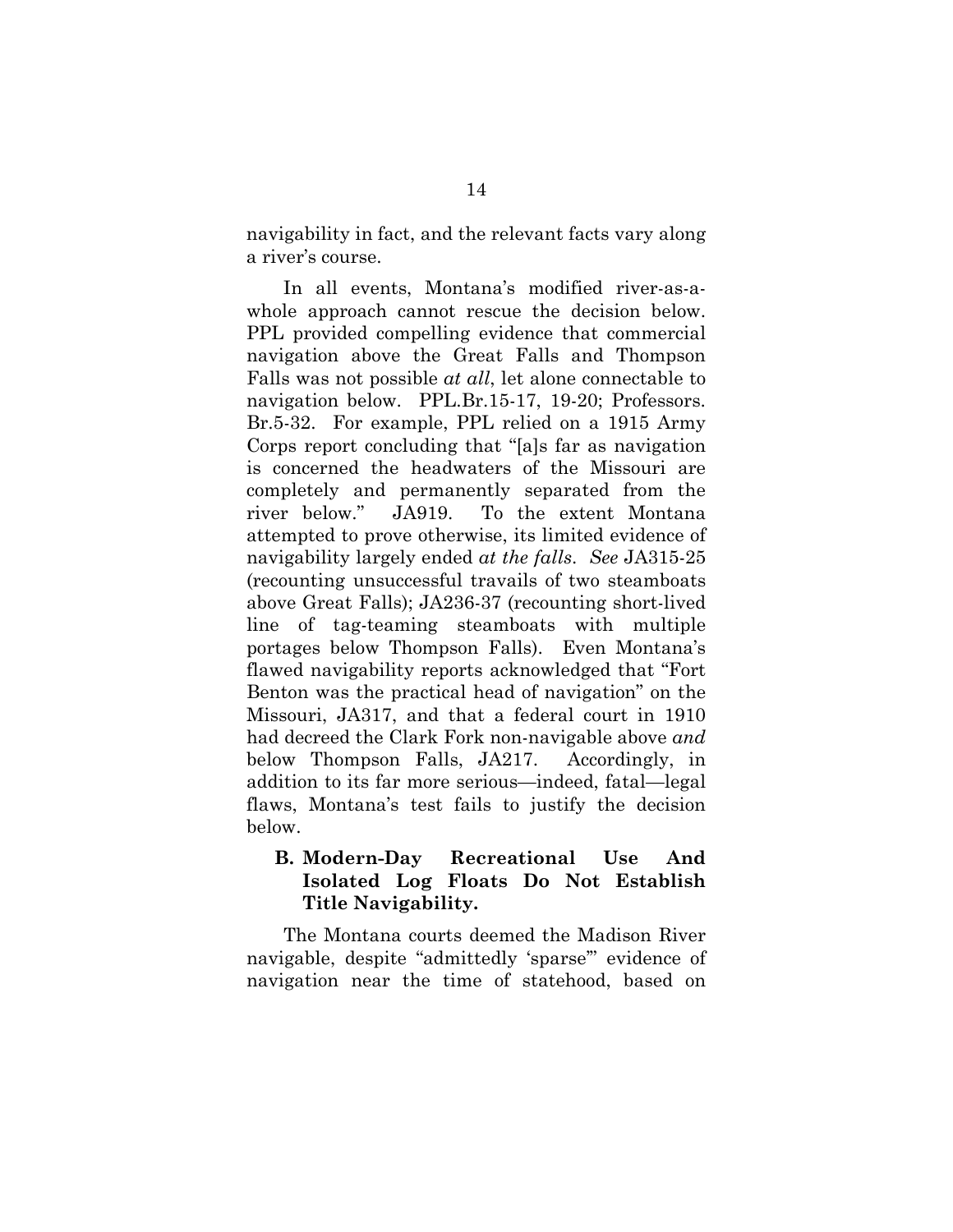modern-day recreational use and a single log float that proved an abject failure, while largely dismissing historical evidence of non-navigability. Pet.App.26, 56, 143. That was doubly erroneous: Contemporaneous evidence that the Madison was not navigated at statehood should have raised a strong inference that it was not navigable, particularly when coupled with powerful, unrefuted evidence that the Madison is far more amenable to navigation now than at statehood.

Montana insists there is "no reason for this Court to adopt" a rule disfavoring reliance on modern-day use. Mont.Br.45. But there is an obvious reason to do so when the relevant question is navigability *at statehood*. In the title context, evidence of modern-day use is irrelevant without an explanation for the absence of historical evidence and a demonstration that river conditions have not materially changed. Indeed, modern-day evidence is inherently suspect because rivers change over time, and any probative value such evidence may have will almost always be outweighed by the danger of unsettling long-recognized property rights. PPL.Br.46-47. On these points, Montana's brief is silent.

Montana emphasizes that navigability can be based on "susceptibility" to use at statehood. But Montana ignores the important caveat that "susceptibility" is relevant only "where conditions of exploration and settlement explain the infrequency or limited nature of" contemporaneous use. *Utah*, 283 U.S. at 82; *see also id.* at 83 ("the location of the rivers and the circumstances of the exploration and settlement of the country through which they flowed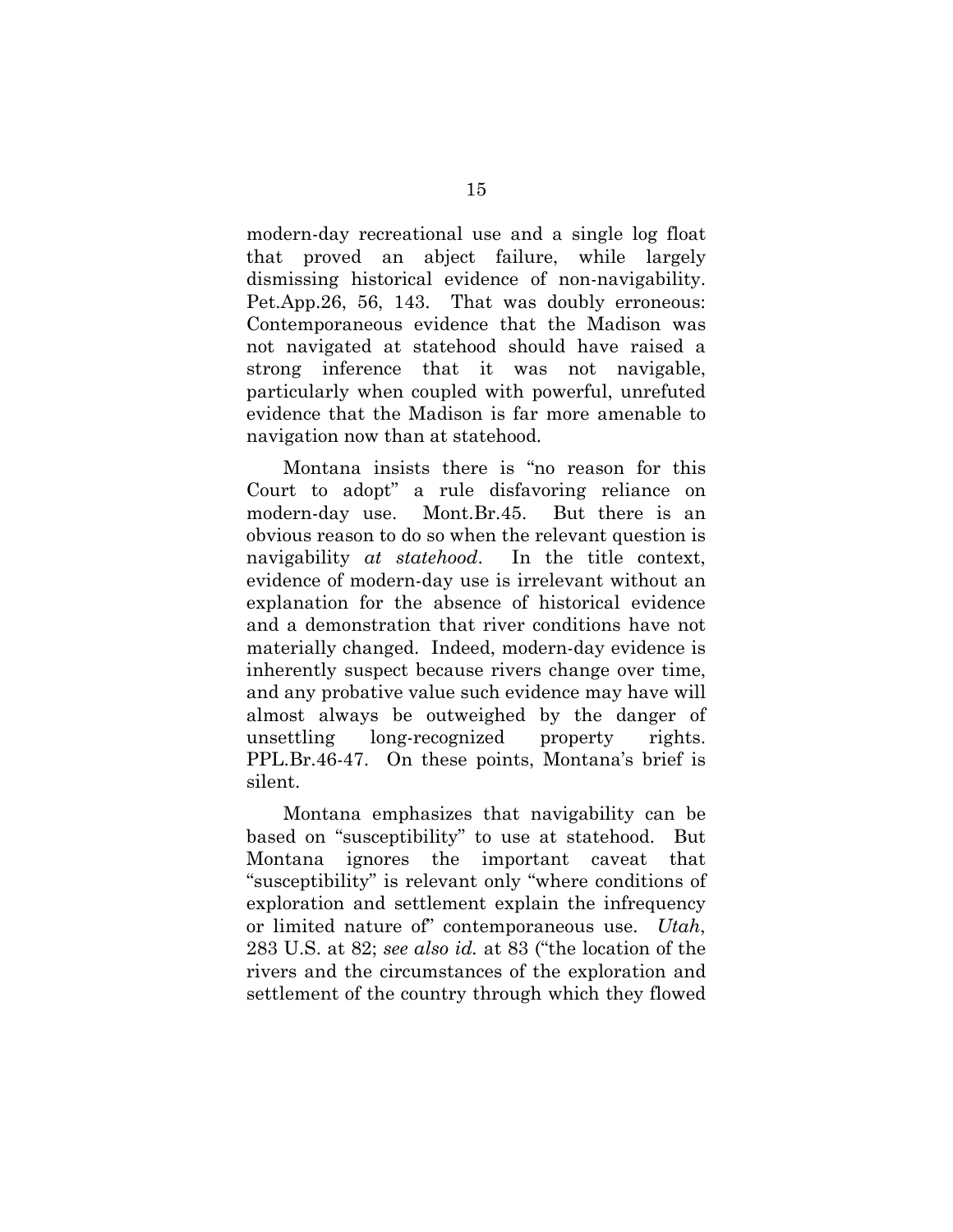had made recourse to navigation a late adventure"). That caveat is critical. Unless "conditions of exploration and settlement explain" it, then the absence of evidence of actual navigation at statehood supports a conclusion of non-navigability. Here, both opportunities and incentives for commercial navigation were plentiful. *See* PPL.Br.45-46. In those circumstances, there is no need to inquire into susceptibility for use or consider modern-day evidence. The combination of ample incentives for navigation at statehood with the absence of evidence of navigation demonstrates that the river was neither used for commerce nor susceptible to such use at statehood.

The lower courts' heavy reliance on modern-day evidence was especially inappropriate given PPL's compelling evidence that the Madison has materially changed since statehood. As Dr. Schumm explained, PPL's hydropower projects "have made the river more susceptible now to commercial navigation" by reducing flow during the high season and increasing flow during the low season. Pet.App.208. Remarkably, Montana draws the opposite conclusion from Dr. Schumm's findings. Mont.Br.45. Montana's felt need to dispute Dr. Schumm's conclusions from his own findings demonstrates the absurdity of granting summary judgment in Montana's favor.

Dr. Schumm also explained that, even apart from changes in flow, "relevant portions of the river appear to have been either anastomosing or braided" and therefore "*not susceptible to navigation*" at statehood. JA574 (emphasis added). Like the courts below, Montana simply ignores that unrefuted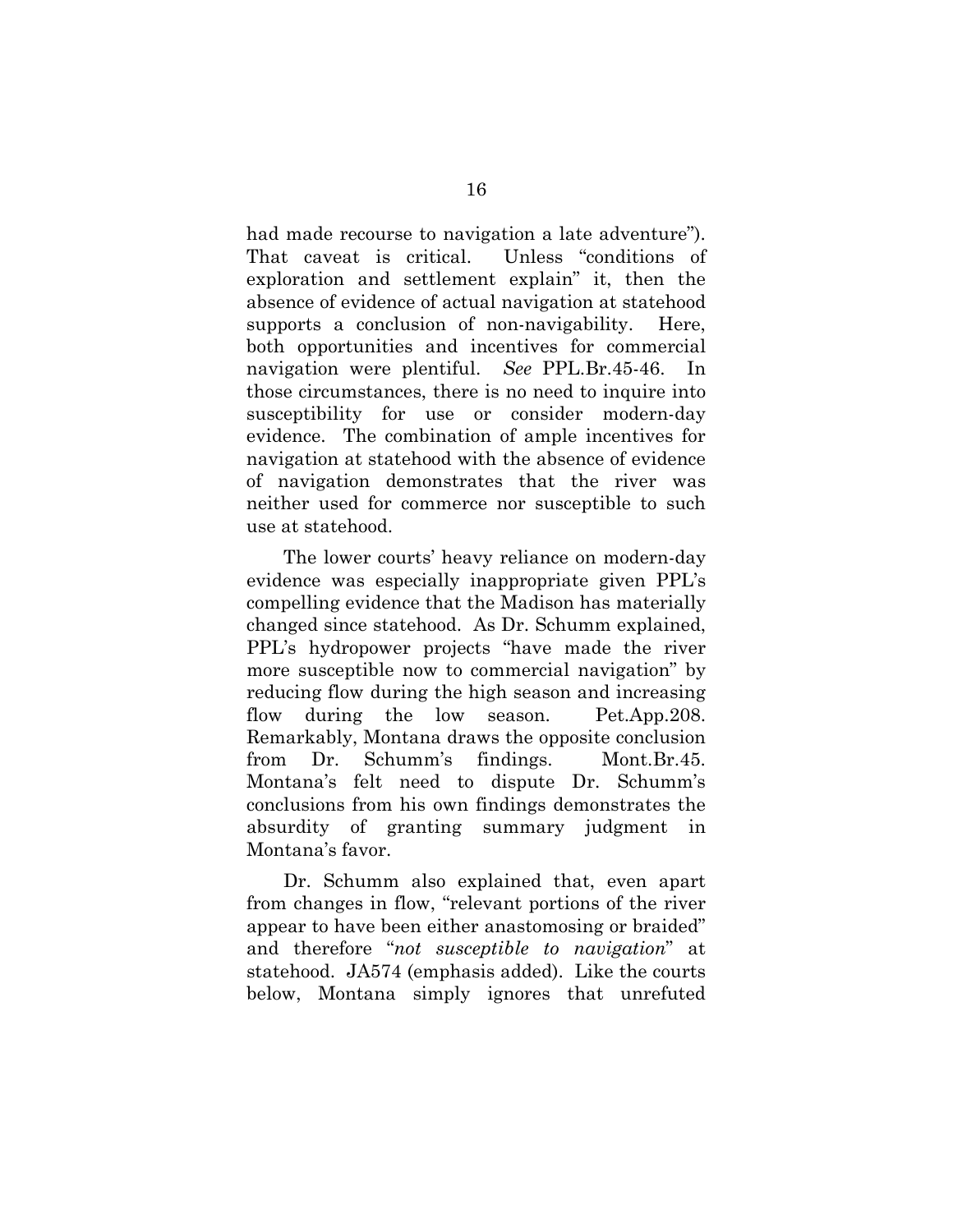evidence, which defeats whatever relevance modernday use might have. *See* U.S.Br.32.

The Montana courts' improper reliance on modern-day evidence was amplified by their heavy reliance on mere *recreational* use. Montana insists that evidence of recreational use is probative, Mont.Br.47, but it fails to acknowledge that a navigable river must be capable of supporting "*commercial* utilization on a large scale." *Utah*, 283 U.S. at 83 (emphasis added). And it makes no attempt either to distinguish cases holding recreational use insufficient to establish title navigability, *see* PPL.Br.50-51, or to defend the single (Ninth Circuit) case on which the Montana Supreme Court relied for the contrary proposition.

Montana instead relies solely on *United States v. Appalachian Electric Power Co.*, 311 U.S. 377 (1940), a case finding a river navigable for *regulatory* purposes. But the "personal or private use by boats" deemed relevant there was worlds apart from the recreational use here. *Id.* at 416. In *Appalachian*, the disputed river segment had been navigated endto-end by larger vessels (like bateaux and derrick boats) capable of carrying goods and passengers. *See id.* at 414-16 & n.52. Reliance on such evidence does not make "recreational use" by "fishing guides and their clients" in small, modern drift boats sufficient to establish title navigability. Pet.App.18, 26. Not every body of water "large enough to float a boat" is navigable. *United States v. Oregon*, 295 U.S. 1, 23 (1935).

The only other evidence proffered by Montana was a single, unsuccessful log float. Montana insists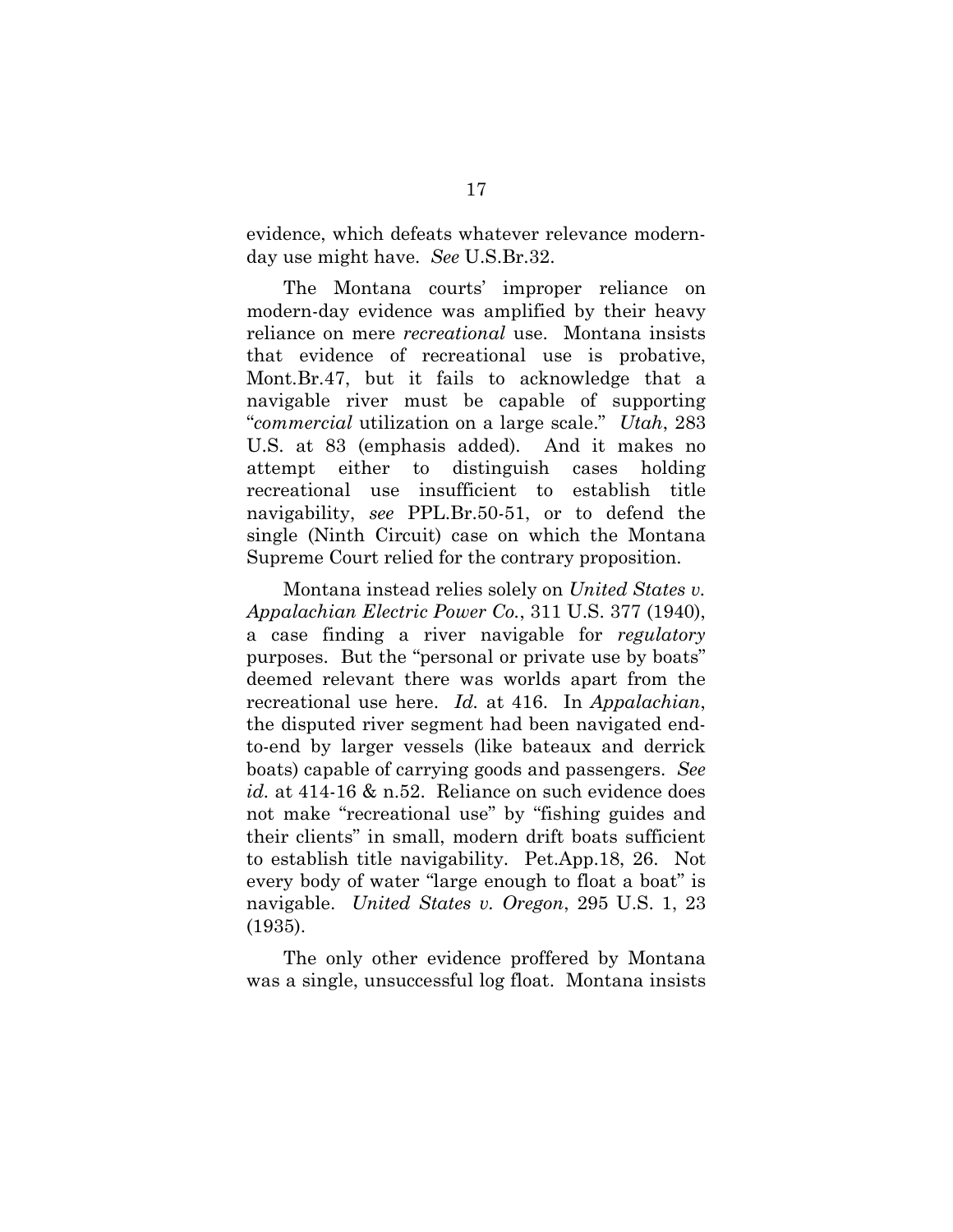that log floats count as "commerce," but fails to explain why log floats qualify as "navigation," or how they can be sufficient given this Court's insistence that a navigable river support "trade *and travel*." *Oklahoma*, 258 U.S. at 586 (emphasis added). This Court has never held that successful log floats, let alone disastrous ones, suffice to establish title navigability. *The Montello* referenced as navigable "the large rivers of the country over which *rafts* of lumber … are constantly taken to market," but it elaborated that navigability refers to *vessels*, 87 U.S. at 441-42 (emphasis added), and "likely had in mind the great log rafts" that were "so large they supported crews [and] sleeping quarters." J. Bricker, *Navigability and Public Use*, 38 Willamette L. Rev. 93, 97 (2002). This Court has made clear that "occasional[]," *United States v. Rio Grande Dam & Irrigation Co.*, 174 U.S. 690, 698 (1899), or "sporadic and ineffective," *Oregon*, 295 U.S. at 23, log floats will not do. If anything, the abysmal failure of the never-repeated 1913 log float, JA803- 04, only confirms that the Madison was *not* navigable at statehood.

#### **C. There Is No Presumption In Favor Of Navigability.**

Montana does not dispute that as the party seeking to establish title navigability—on summary judgment, no less—it has the burden of proof. And it effectively concedes that the Montana Supreme Court erred in holding that "[t]he concept of navigability for title purposes is very liberally construed." Pet.App.54. Montana nonetheless asks this Court to overlook that egregious misstatement because "*the rest* of [the] decision" supposedly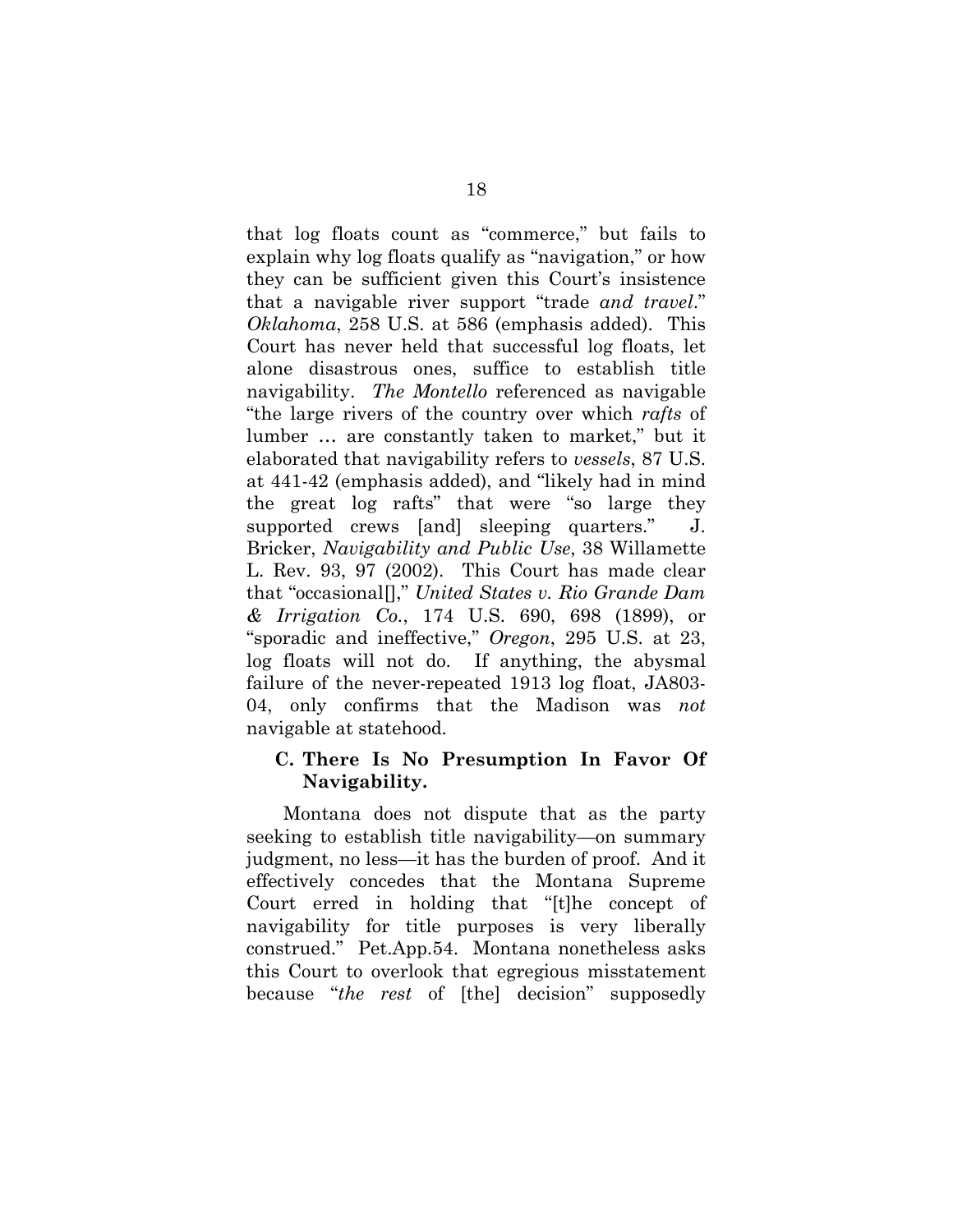"framed the proper constitutional test." Mont.Br.47 n.17 (emphasis added). But even indulging the dubious assumption that the lower court committed no other constitutional errors, one cannot ignore the court's application of a fundamentally backwards rule of "very liberal[] constru[ction]." Far from being inconsequential dictum, the court's rule construction, coupled with its failure to acknowledge Montana's burden of proof, contributed to the court's otherwise inexplicable grant of summary judgment on a record rife with factual disputes.

Although Montana does not deny its burden, some of its *amici* do, asserting that a "well established presumption … favors state ownership." Cal.Sportfishing.Br.6. But that presumption applies only to waters already conceded or determined to be navigable. *See Idaho v. United States*, 533 U.S. 262, 272-73 (2001) (presumption applies when "deciding a question of title to the bed of *navigable* water") (emphasis added). In that context, courts disfavor pre-statehood conveyances or reservations by the federal government that would defeat a state's ability, upon entering the Union, to take title to lands under navigable waters. *See, e.g.*, *United States v. Alaska*, 521 U.S. 1, 36 (1997); *Holt*, 270 U.S. at 55. But that presumption has no place in the threshold navigability determination where the burden is on the proponent of navigability. *See* PPL.Br.55; *Oklahoma*, 258 U.S. at 583 (Oklahoma bore "burden of showing that the rights in the river bed" had "passed or been transferred" to Oklahoma because river was navigable).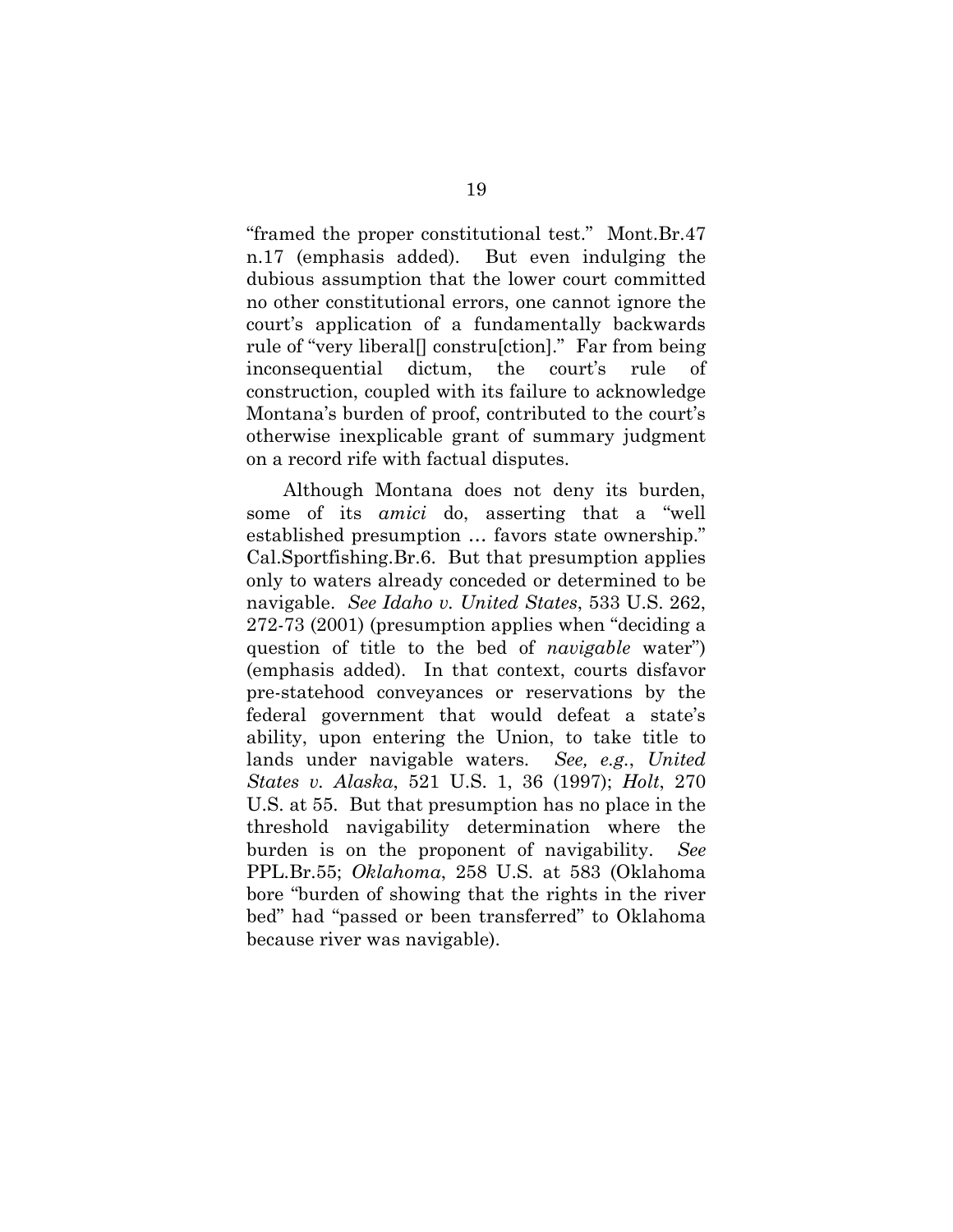### **III. Under A Correct Application Of This Court's Precedents, The Decision Below Cannot Stand.**

Implicitly recognizing the weakness of its position, Montana attempts to limit this Court's consideration to the Montana Supreme Court's erroneous legal test, without considering its application and how overwhelming evidence of nonnavigability was ignored to grant summary judgment to Montana. But critical and clear guidance is needed lest the same errors and temptations resurface on remand.

#### **A. There Are No Procedural Hurdles To Applying The Proper Test.**

Contrary to the state's position, the Montana Supreme Court's application of the navigability test is not "outside the question" presented. Mont.Br.48. In navigability cases, "[b]oth the standards and the ultimate conclusion involve questions of law inseparable from the particular facts to which they are applied." *Appalachian*, 311 U.S. at 404. Nothing about the question presented confines this Court to the artificial review Montana proposes.

Montana also resurrects its contention that PPL waived the argument that the relevant river stretches are non-navigable. That contention is wrong. As Montana acknowledges, any supposed concessions were made in the context of determining Congress's *regulatory* authority. Although Montana points to an early pleading in which it asserted title to the riverbeds, it omits PPL's responses, which did not concede title to the riverbeds *in question*, but instead emphasized that federal preemption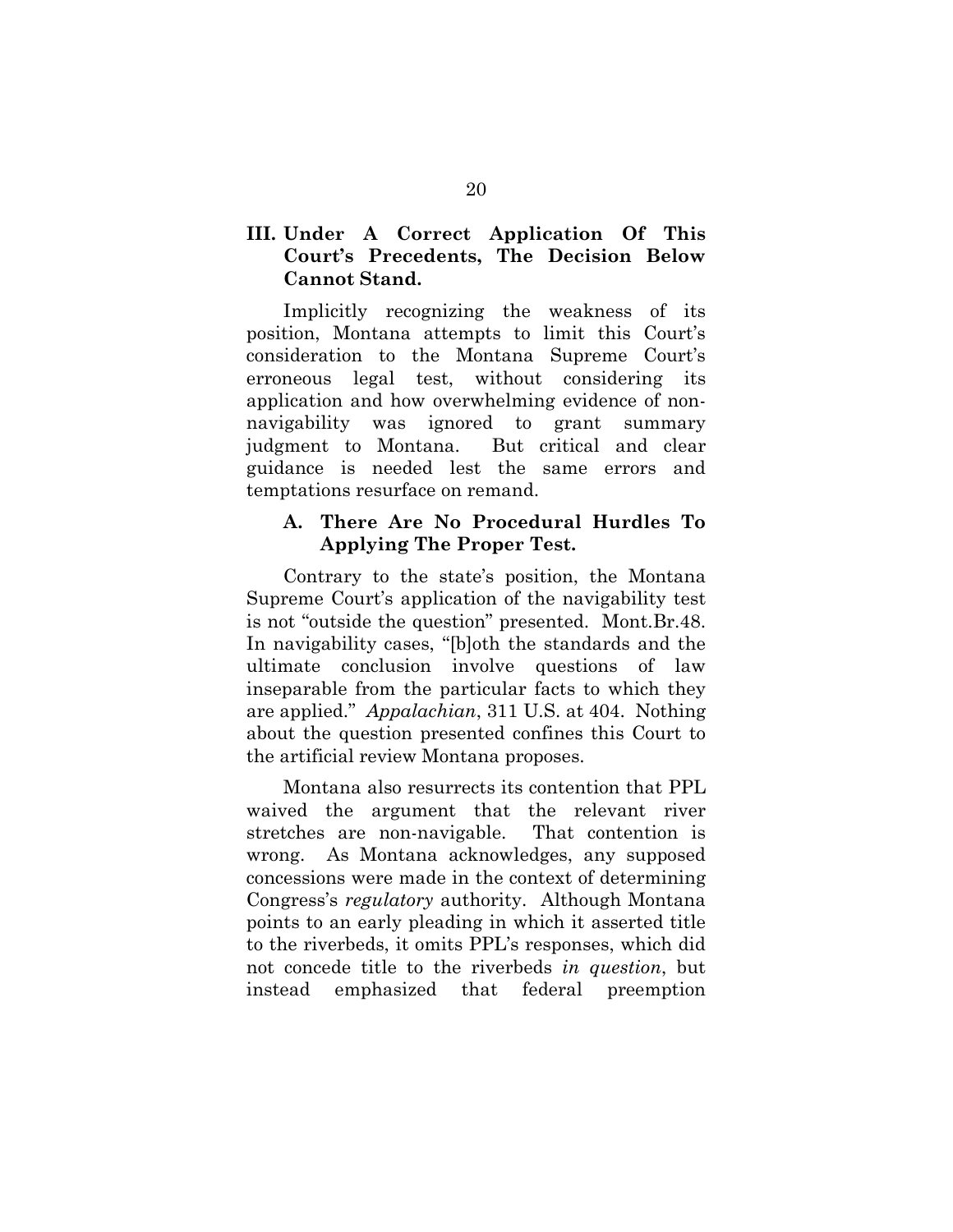rendered title irrelevant. Opp.App.15 (¶ 3). That PPL challenged title navigability when the issue arose is clear from Montana's request for *sanctions* based on PPL's decision to challenge the state's title claim. *See* Mont.Summ.J.13 ("[u]tilities know the rivers at issue are navigable, yet they have refused to admit it"). The Montana Supreme Court thus correctly declined to "rel[y] upon any ostensible admissions" when it resolved the constitutional navigability question. Pet.App.62.

Notwithstanding its suggestion that this case turns on "undisputed, or indisputable, historic facts," Mont.Br.49, Montana continues its attempts to preclude consideration of evidence it claims PPL did not properly submit. But Montana is again wrong. Before the district court's summary judgment order became final, PPL submitted an offer of proof consisting of additional reports from its experts. Although Montana initially objected to PPL's offer, it ultimately suggested that the court accept both PPL's additional evidence and a counteroffer of proof from Montana, which is how the trial court proceeded. *See* 2007-10-29 Tr. 1055; JA38 [Dkt.420]. Accordingly, both the affidavits and the additional reports from PPL's experts were properly before the courts below.

In any event, most of the evidence discussed in PPL's opening brief comes from materials that are indisputably part of the summary judgment record. Those materials include "a 'mountain'—over 500 pages—of affidavits and exhibits demonstrating that the portions of the Missouri, Madison, and Clark Fork Rivers at issue were non-navigable at the time of statehood." Pet.App.100; *see also* JA347-628.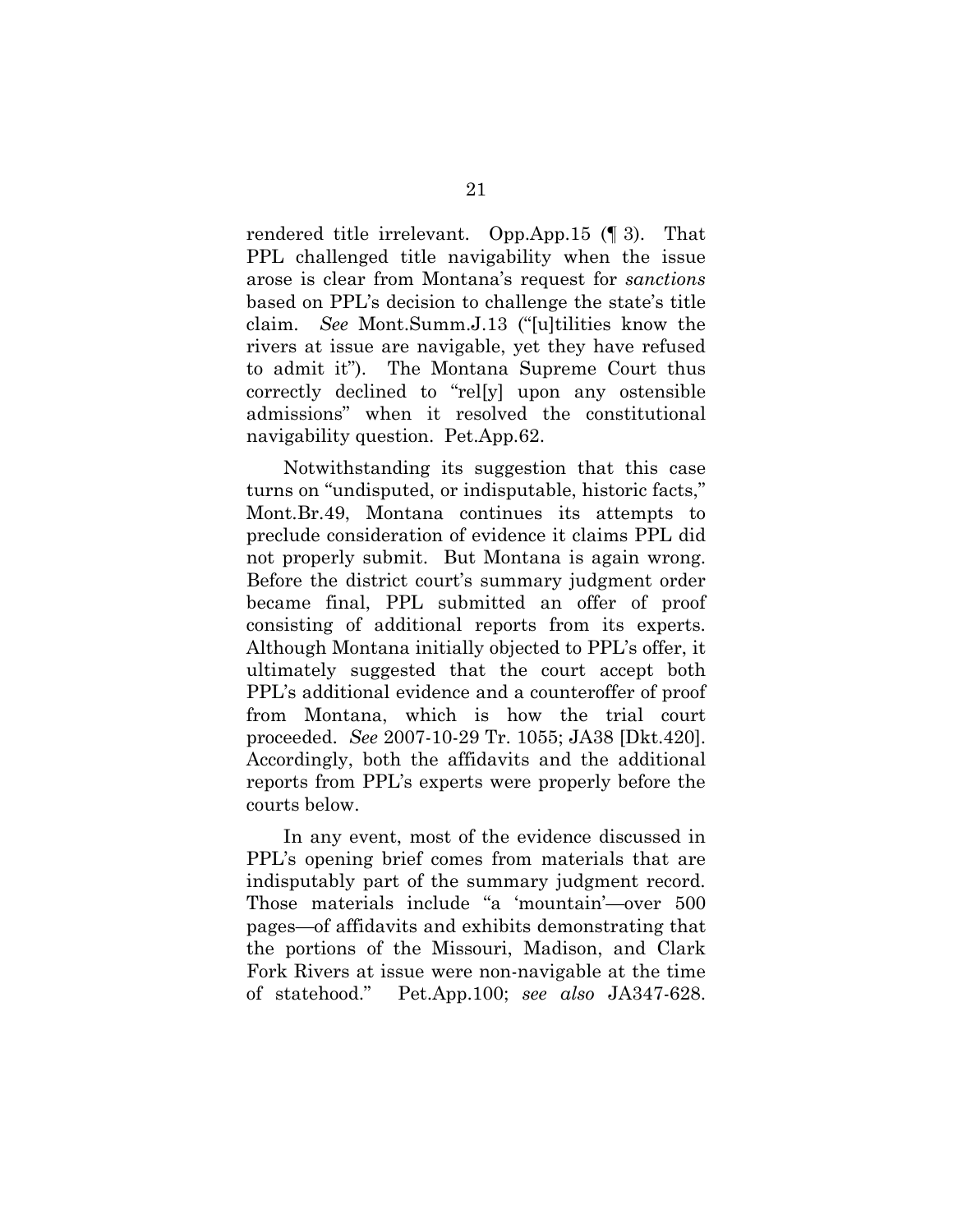Applying the correct title navigability test, without a rule of "very liberal[] constru[ction]" in Montana's favor, Pet.App.54, that evidence was more than sufficient to defeat Montana's summary judgment motion.

#### **B. The Evidence Overwhelmingly Supports PPL's Position.**

Montana's contention that this case merely turns on "the proper *legal significance* of undisputed, or indisputable, historic facts," Mont.Br.49, is only partially correct. Montana's concession that the Great Falls Reach and the vicinity of Thompson Falls are impassable should dispose of Montana's claims to the riverbeds under those stretches as a matter of law. But Montana's assertion of indisputable evidence concerning other stretches is manifestly wrong.

Montana states that it provided "indisputable evidence that Great Falls and Thompson Falls did not prevent the [Missouri and Clark Fork] rivers from serving as continuous highways of commerce." Mont.Br.49-50. But that is not true. The affidavit from PPL's expert specifically challenged Montana's evidence as "unreliable from a historical perspective," JA370, and set forth detailed objections to Montana's heavy reliance on hearsay from untrustworthy frontier-era newspapers with reports of 28-pound radishes and other misleading sources. JA371-74. PPL's expert attested that, in his "opinion as a historian, the State's evidence lacks the credibility to prove *anything* about the historical use of these rivers." JA373.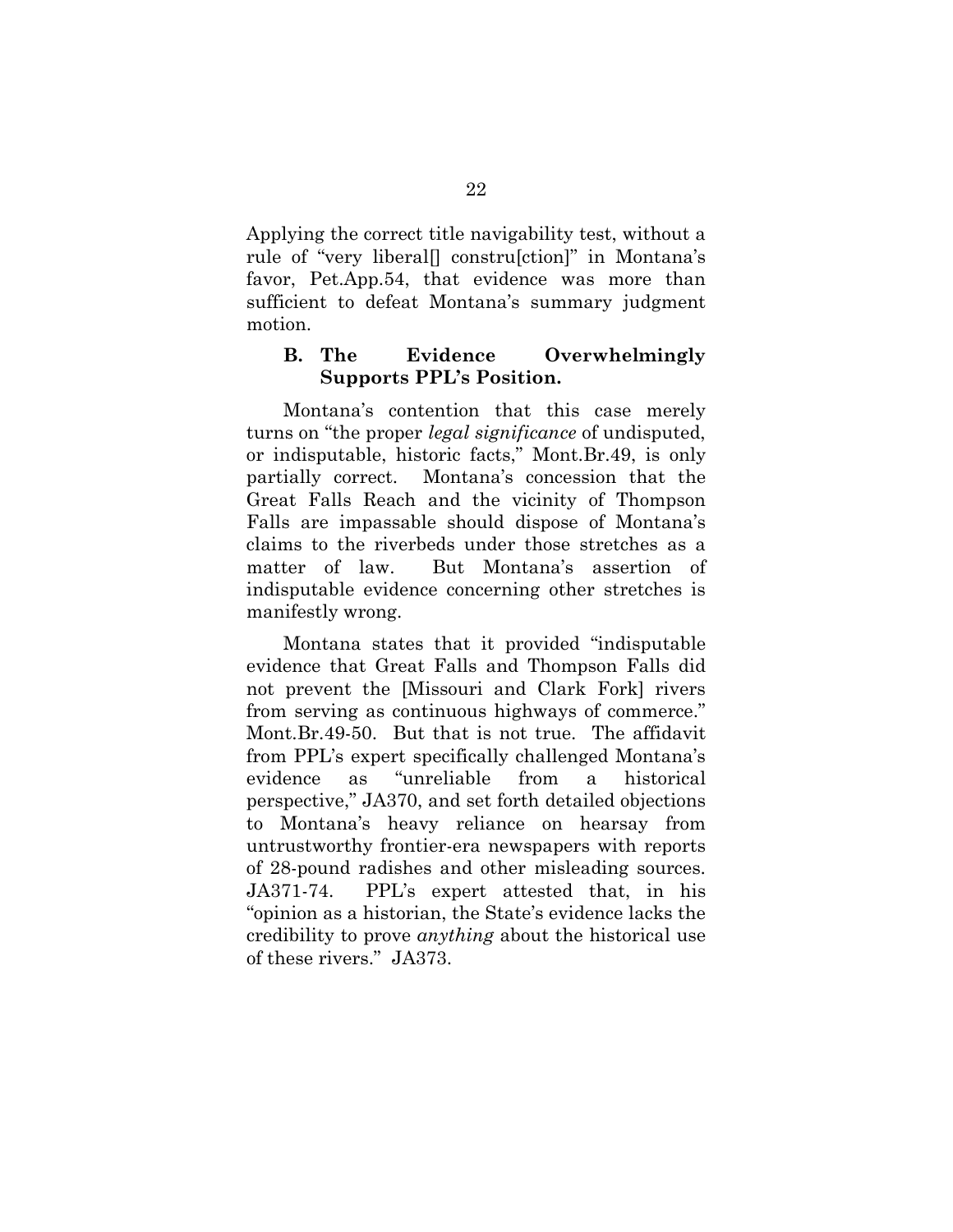Montana's claim that "PPL did not submit *any*  evidence rebutting the fact that the Great Falls and Thompson Falls were portaged so that the rivers served as continuous highways of commerce," Mont.Br.23, is even more astounding. PPL's expert opined not only that the Great Falls Reach *itself* was not navigated, but that "the reach of the Missouri River between Great Falls and Stubbs Ferry"—the stretch *above* the falls—did not support commercial navigation and "would have required post-statehood improvements" to do so. JA378; *see also* JA743-801. In contrast, the only evidence of "continuous" navigation Montana has ever offered is Hubert Howe Bancroft's uncorroborated report of portaging mackinaws, Mont.Br.11, the credibility of which PPL's expert specifically challenged. JA374. "Today, no reputable historian would use Bancroft as a sole source," Professors.Br.23, and it is telling that Montana has to reach back to sixty-year-old briefs addressing regulatory navigability to find support for its position.

PPL's expert similarly opined that the Clark Fork above and below Thompson Falls was nonnavigable at statehood. JA381. He based that conclusion on contemporaneous sources including 1891 and 1940 Army Corps findings of nonnavigability and a 1910 federal district court decree granting title to the riverbeds to PPL's predecessor after finding the same river stretch non-navigable. JA379-81, JA566-69; Supp.Pet.App.11. Montana follows the lead of the court below in dismissing that near-contemporaneous finding as "the epitome of the kind of conclusory statement that does not create a genuine issue of material fact." Mont.Br.50 n.19.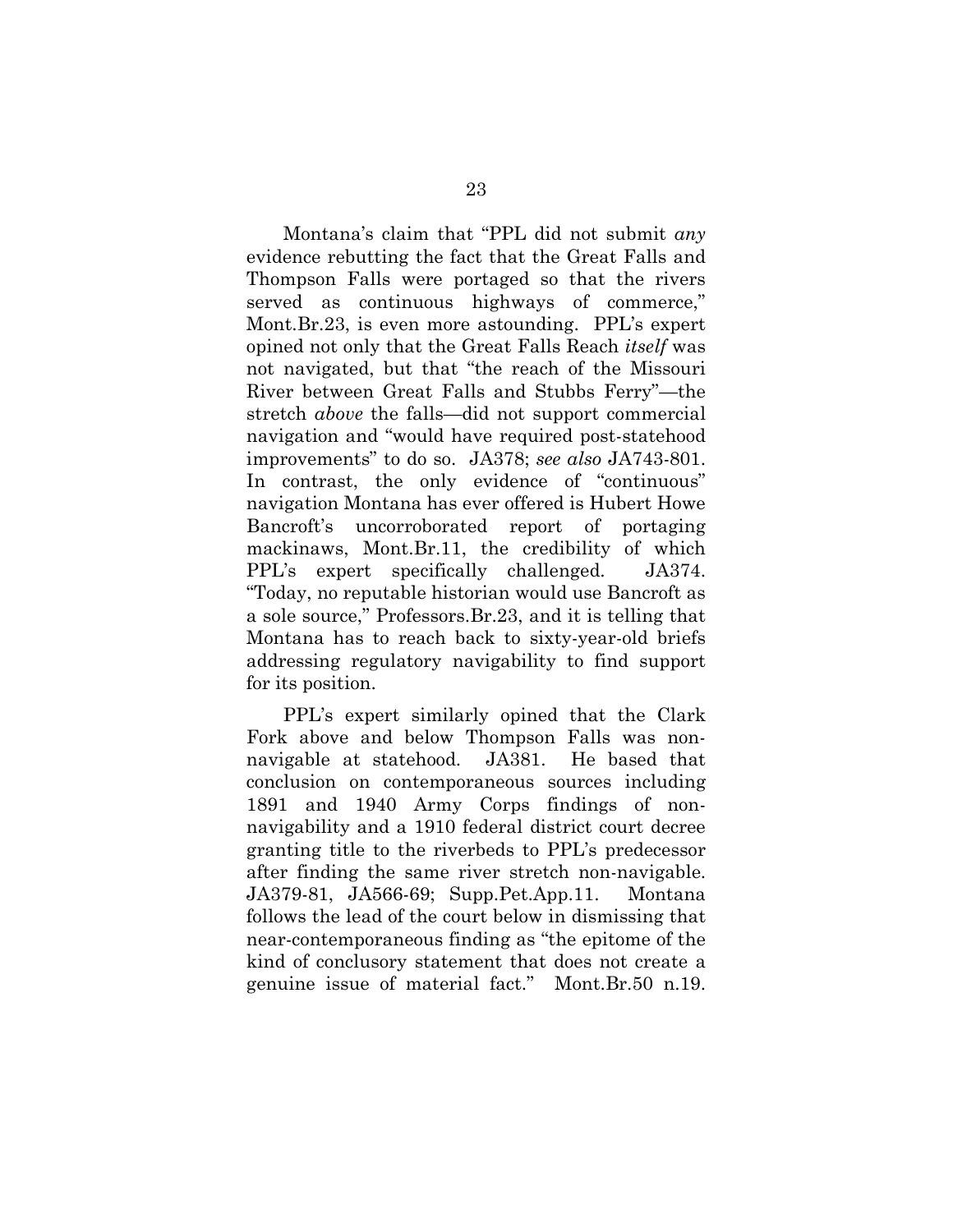The decision of a federal court is not a "conclusory statement," particularly when, as here, it is supported by detailed factual findings. Supp.Pet.App.3.

Even Montana concedes, with considerable understatement, that the Madison River is a "closer call." Mont.Br.50. Montana nonetheless claims summary judgment in its favor should be affirmed because the Madison "was viewed as ideal for log driving." Mont.Br.14, 50. But the document Montana cites recounts that the single, unsuccessful log drive on a river stretch where neither of PPL's dams is located was "a task which for many years hald been ridiculed and deemed by many impossible," and was attempted only because of poststatehood "water power" from the dams. JA154-55. Without even pausing to acknowledge the inconsistency in its position, Montana dismisses a 1931 Army Corps finding of non-navigability as too far removed from statehood to have *any* relevance, all the while continuing to defend the lower courts' reliance on *present*-day usage to demonstrate navigability more than a century ago.

## \* \* \*

Montana's brief, and even more recent public statements of Montana's Governor at a Land Board meeting, confirm the need for this Court to lay down clear rules to govern any remand. At a minimum, the Court should make clear that Montana's concession concerning the impassability of the Great Falls Reach and Thompson Falls ends the litigation with respect to the Great Falls Reach of the Missouri and the Clark Fork. Beyond that, this Court should emphasize that what matters is the navigability of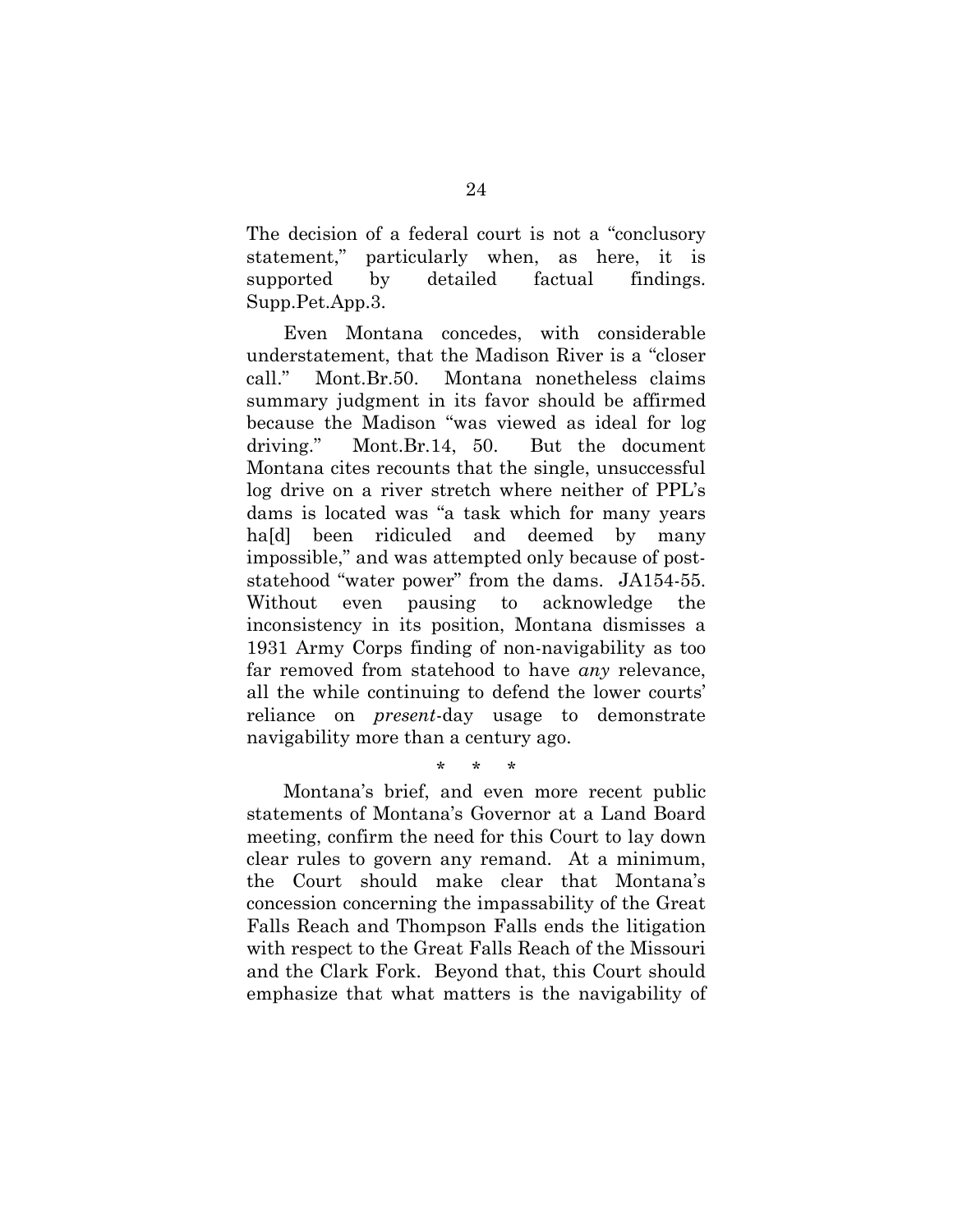the particular stretches at issue. What is good for hydroelectric generation is bad for navigation. Thus, a focus on the relevant stretches—without the distorting effects of irrelevant modern-day evidence, "very liberal" rules of construction, or undue weight being given to isolated log floats—will restore settled expectations and prevent this unprecedented land grab.